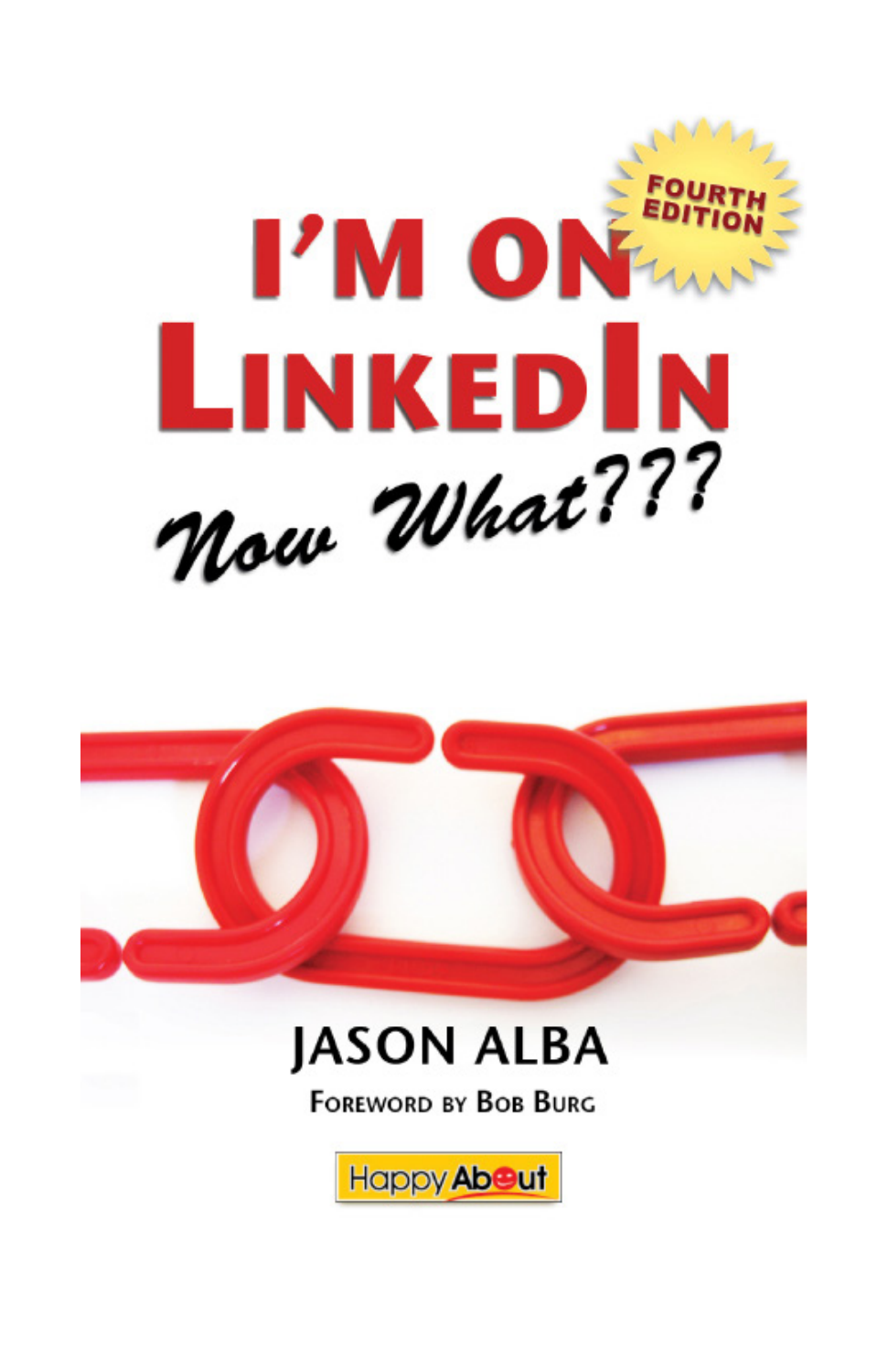

# **I'm on LinkedIn—Now What??? Book Excerpt**

A Guide to Getting the Most OUT of LinkedIn

### **By Jason Alba**

Foreword by Bob Burg Author of *Endless Referrals* and Coauthor of *The Go-Giver*



20660 Stevens Creek Blvd., Suite 210 Cupertino, CA 95014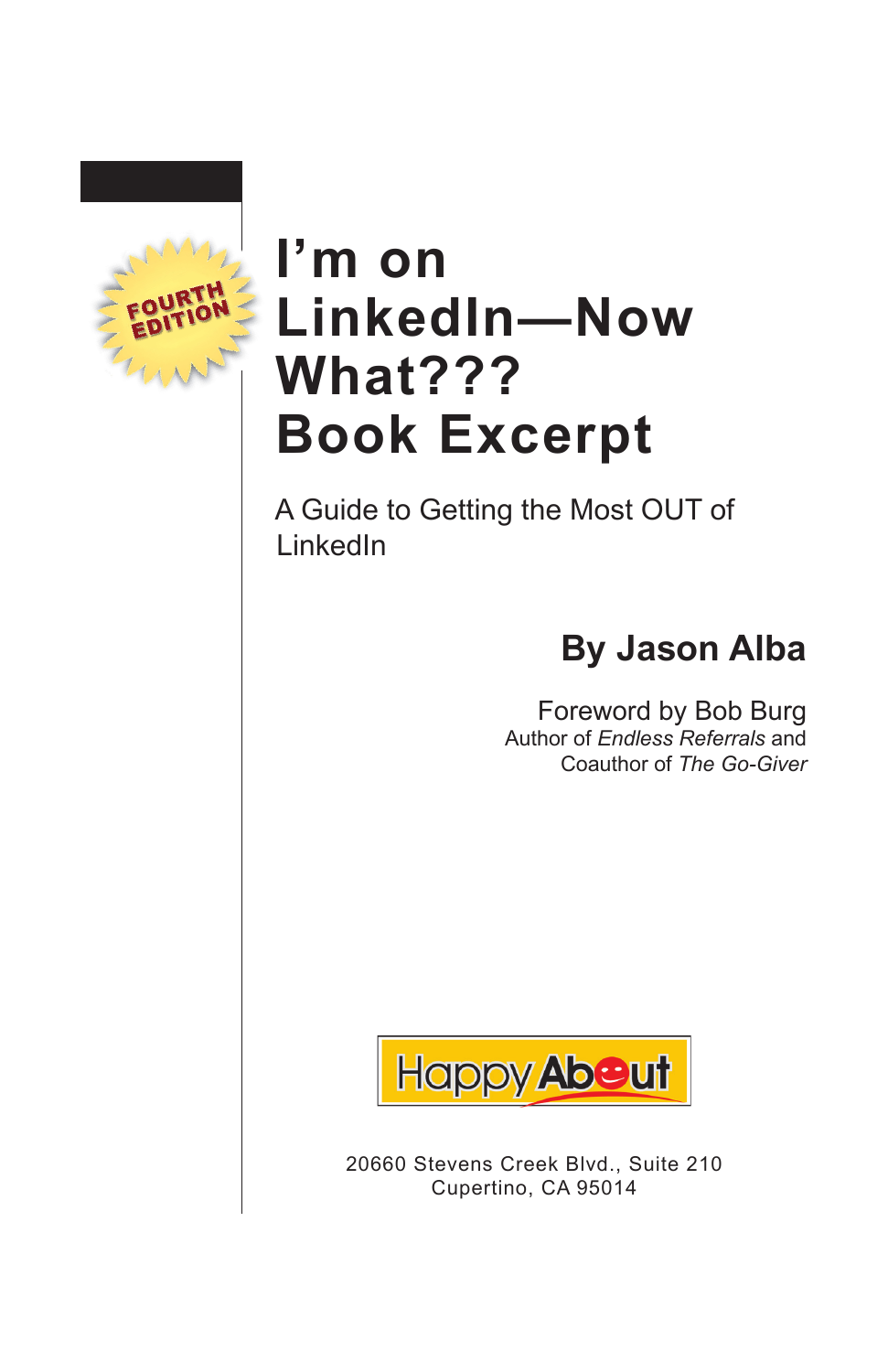#### **BOOK EXCERPT Table of Contents**

- Foreword
- Chapter 1: Introduction
- Chapter 6: Finding Contacts
- Chapter 15: Complementary Tools and Resources

About the Authors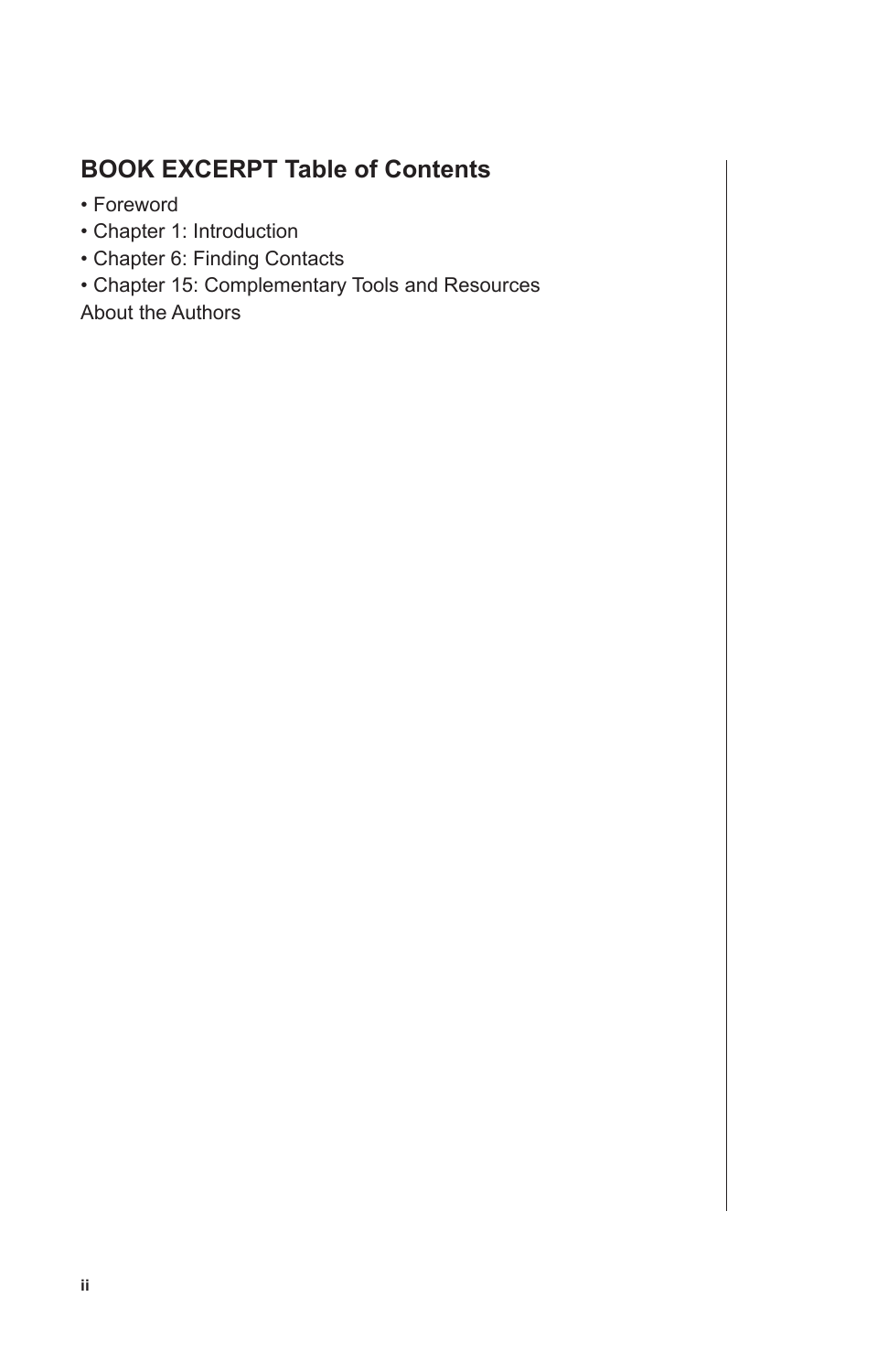## Contents

| <b>NOTE</b>                   | This is the Table of Contents (TOC) from the<br>book for your reference. The eBook TOC (below)<br>differs in page count from the tradebook TOC. |
|-------------------------------|-------------------------------------------------------------------------------------------------------------------------------------------------|
| <b>Foreword</b>               |                                                                                                                                                 |
| Part I                        |                                                                                                                                                 |
| <b>Chapter 1</b>              |                                                                                                                                                 |
| <b>Chapter 2</b>              |                                                                                                                                                 |
| <b>Chapter 3</b>              | Your Profile  25                                                                                                                                |
| <b>Chapter 4</b>              | Account, Privacy, & Settings  35                                                                                                                |
| <b>Chapter 5</b>              | Connecting with Others  41                                                                                                                      |
| Part II                       | Making It Work for You  49                                                                                                                      |
| <b>Chapter 6</b>              |                                                                                                                                                 |
| <b>Chapter 7</b>              | Understanding Degrees of Separation 57                                                                                                          |
| <b>Chapter 8</b>              | Recommendations  61                                                                                                                             |
| <b>Chapter 9</b>              |                                                                                                                                                 |
| <b>Chapter 10</b>             | Companies71                                                                                                                                     |
| <b>Chapter 11</b>             | LinkedIn Groups 75                                                                                                                              |
| Part III<br><b>Chapter 12</b> | LinkedIn for Personal Branding 85                                                                                                               |
|                               |                                                                                                                                                 |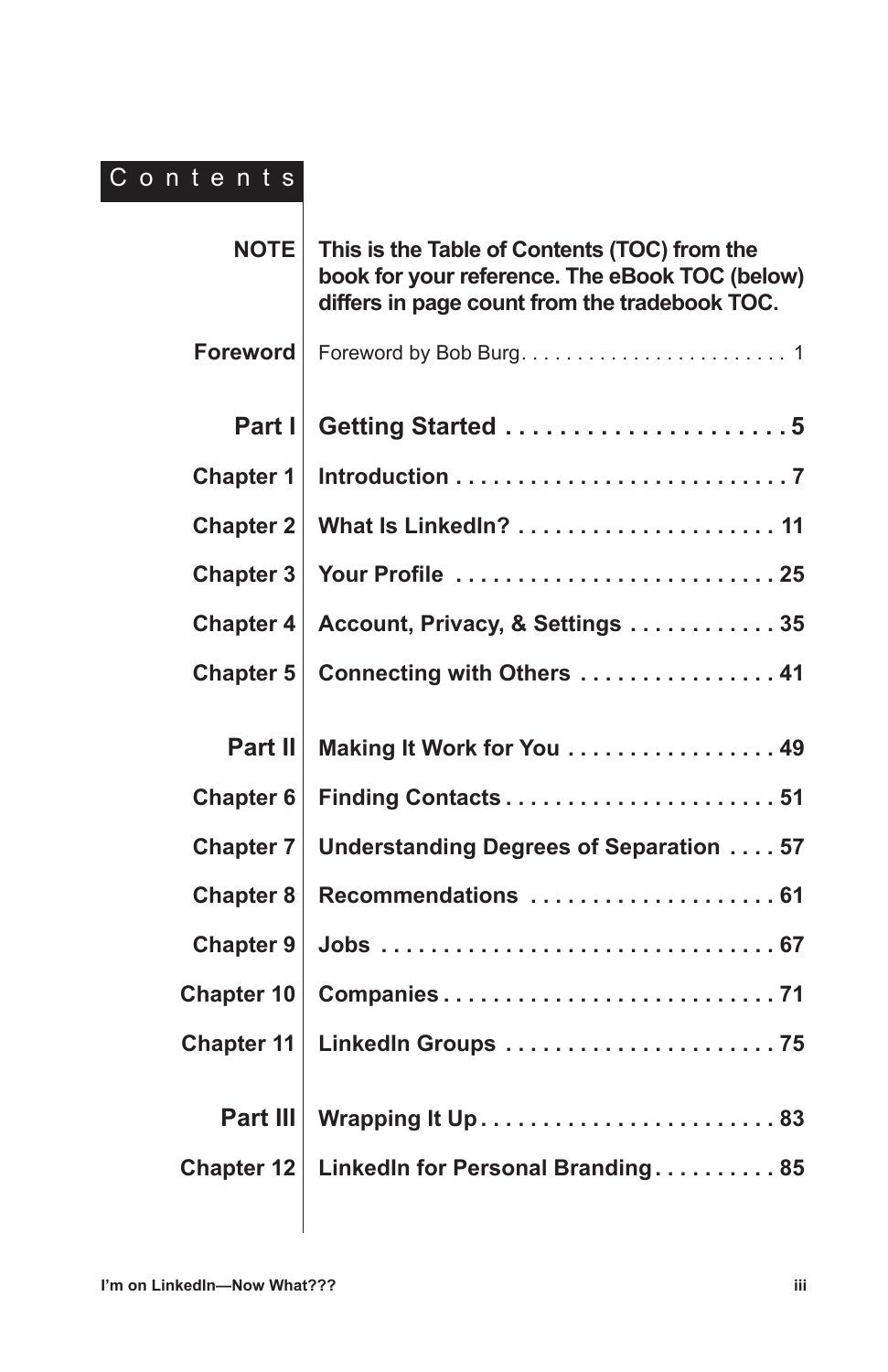|                   | Chapter 13   Shady Practices 89                    |
|-------------------|----------------------------------------------------|
| <b>Chapter 14</b> | On Netiquette93                                    |
| Chapter 15        | <b>Complementary Tools and Resources  97</b>       |
|                   |                                                    |
|                   | Appendix A   LinkedIn for Job Seekers 105          |
|                   | Appendix B   LinkedIn for Sales Professionals. 109 |
| Author            |                                                    |
| Books             | Other Happy About Books 113                        |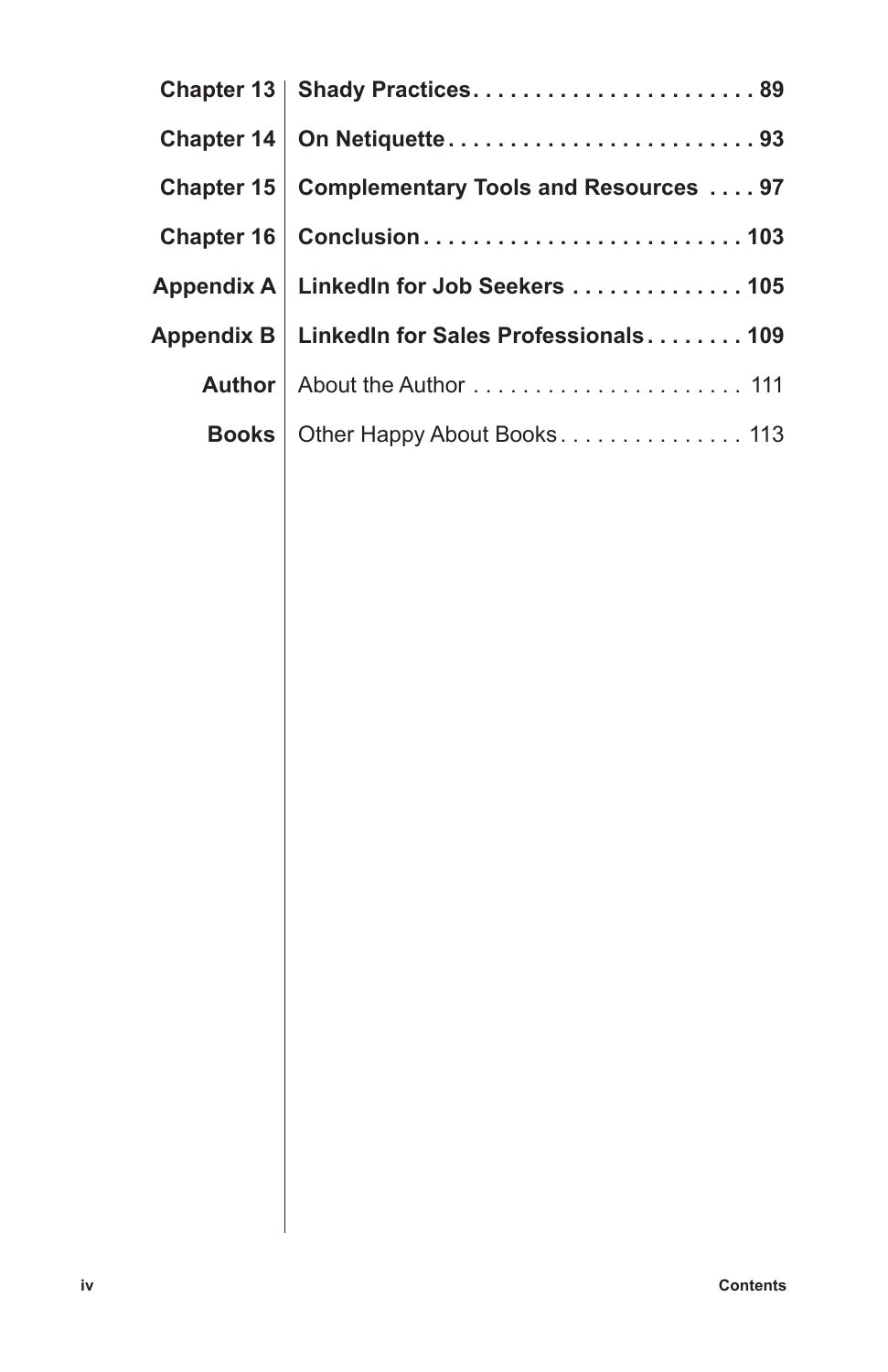#### Foreword

### **Foreword by Bob Burg**

Several years ago, I began receiving requests from friends inviting me to join a new online membership site called LinkedIn. Soon I was getting emails from people I barely knew, asking me to "join their LinkedIn network." Although I'd been using the Internet for networking and relationship building for some time, I really wasn't all that interested in LinkedIn. Still, not wanting to hurt these people's feelings, I accepted.

I went through the process of posting my profile, but didn't do much with the site. As time went on, more and more people sent me invites.

Every so often, I'd be asked for help connecting someone with someone else, who apparently knew someone who knew someone I knew. From time to time, people from specific groups who'd read my book, *Endless Referrals*<sup>1</sup> would notice I was a LinkedIn member and ask me to contribute an article for their newsletter. I guess you could say I'd become a part of the LinkedIn community. But I wasn't really utilizing LinkedIn in any active or significant way.

Why not? No perceived need, and no desire. (You might remember those two reasons from Sales Training 101 as the two most common reasons prospects say "no.") And why didn't I have any perceived need or desire? Because I had no idea what to do or how to make LinkedIn a positive experience for me.

That's exactly where this book comes into play.

<sup>1.</sup> Bob Burg, Endless Referrals, McGraw Hill, 2005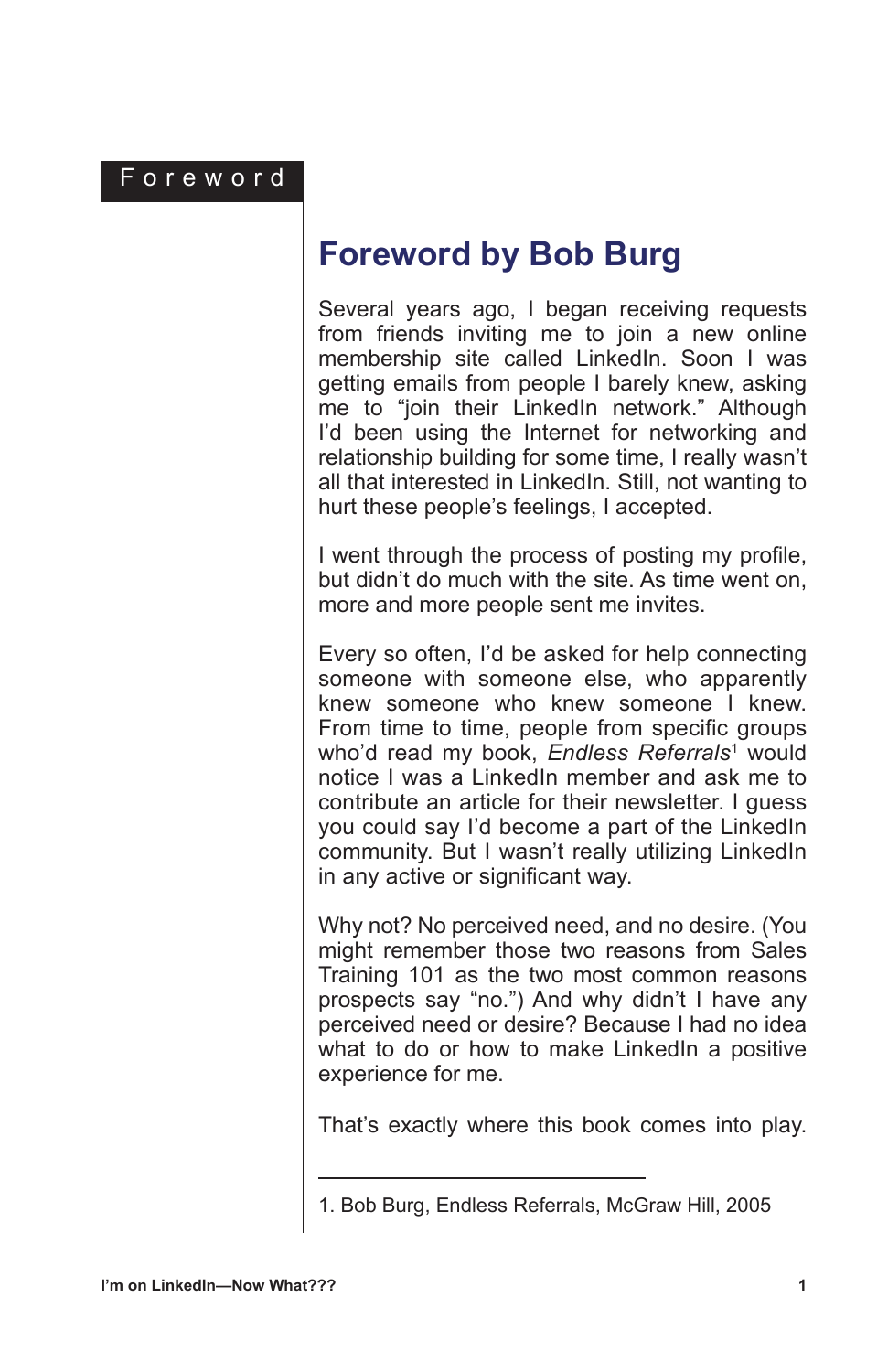Jason Alba has done a first-rate job of solving that challenge for me, and he will for you, too.

A former unemployed IT professional and business strategist, Jason found that finding a good job, even in a "job seeker's market," was a pretty daunting task. Today, he runs JibberJobber.com, a CRM website that helps job seekers organize their job search. In *I'm on LinkedIn—Now What???*, he presents us with an actual system to tap into the power of the LinkedIn service.

And that's the key word here: system. That's what I was lacking in my early LinkedIn experiences.

Why is having a system so important? I define a system as "the process of predictably achieving a goal based on a logical and specific set of howto principles." In other words, if it's been proven that by doing A, you'll achieve B, then you know that all you need to do is follow A and you'll eventually achieve B. As Michael Gerber points out in his classic, *The E-Myth Revisited*<sup>2</sup> (slightly paraphrased): systems permit ordinary people to achieve extraordinary results—predictably.

Whatever the B is you want to achieve here, *I'm on LinkedIn—Now What???* provides you with the A for getting it. After an excellent introduction explaining exactly what LinkedIn is and how it (basically) works, Jason then walks you through a guided tour of clear principles and powerful strategies for getting the most out of your LinkedIn experience.

While Jason sees LinkedIn as an excellent business-building tool, he also looks at the site with

<sup>2.</sup> Michael Gerber, *TheE-Myth Revisited*, HarperCollins, 1995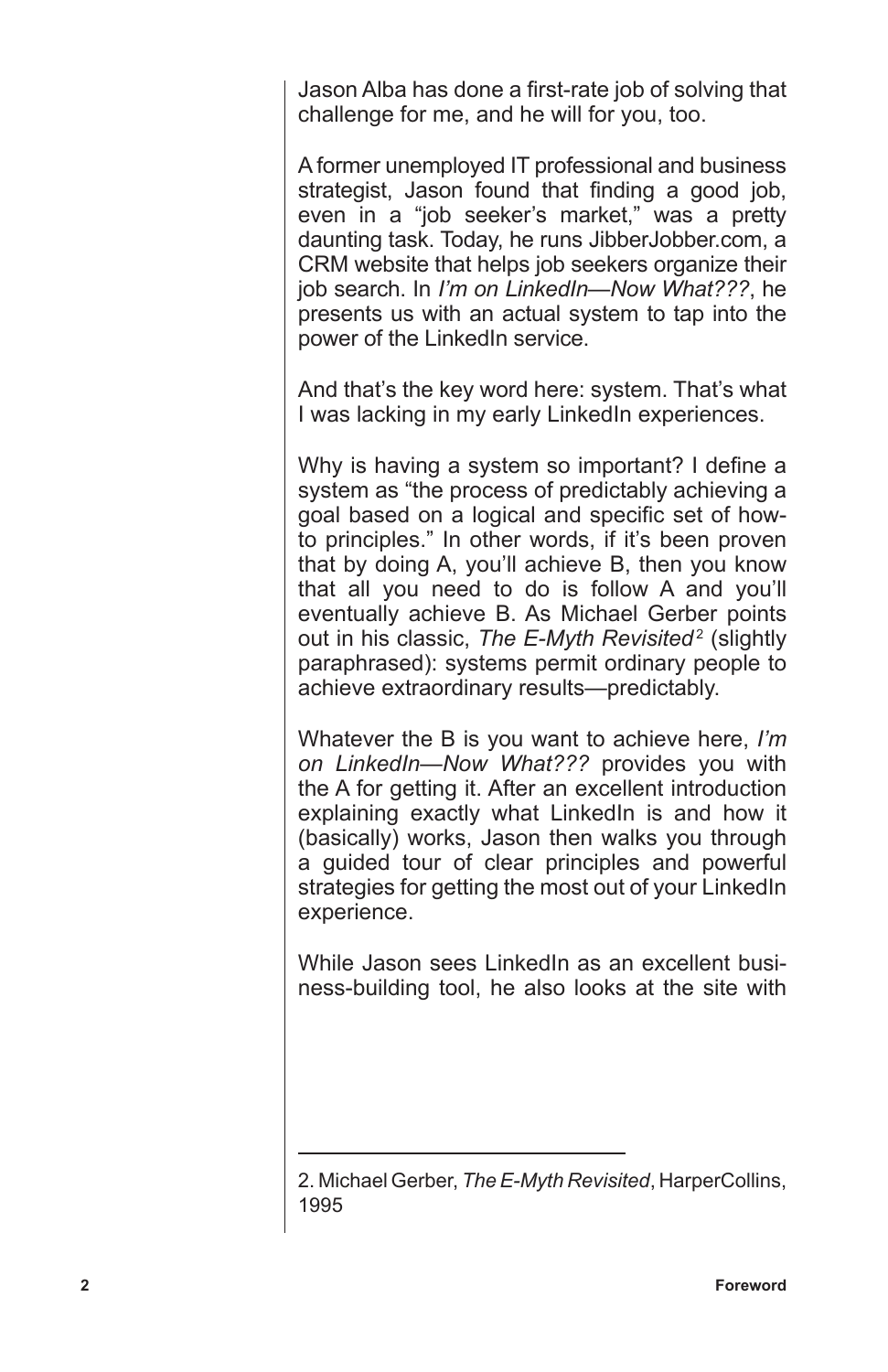a carefully critical eye. Jason himself began achieving great success utilizing LinkedIn only after floundering with it his first few months, and he does not hold back in pointing out its weaknesses and suggesting areas where LinkedIn could improve and make its service more valuable for its members. I found especially re-freshing those passages where he points out the areas of LinkedIn where he has still not grasped its highest use. Someone that humble, I tend to trust.

Jason tells us that LinkedIn is not a replacement for your networking efforts (online or offline); rather, it is an excellent tool for facilitating some facets of your networking strategy. I absolutely concur. The creed of my Endless Referrals System®3 is that "all things being equal, people will do business with, and refer business to, those people they know, like, and trust." And no computer or online medium is going to replace that personal connection—but it certainly can enhance it and provide potential networking contacts with more opportunities to connect. In this book, you'll learn how to do exactly that, whether it's for direct business, resources you need, helpful information, finding joint venture partners, hiring a new employee, or getting hired for a new job.

Something I particularly appreciate about Jason's approach is that he shows us not only how we can gain value from LinkedIn, but, just as important, how we can utilize LinkedIn to provide value to others. As any true networker knows, this is not only immensely satisfying in its own right, but it is also the best way to receive even more value oneself.

As you travel through this excellent guide, be prepared to learn from a man who has done his homework. Jason has learned what he knows the hard way, through trial and error, both his own and

<sup>3.</sup> **http://www.burg.com**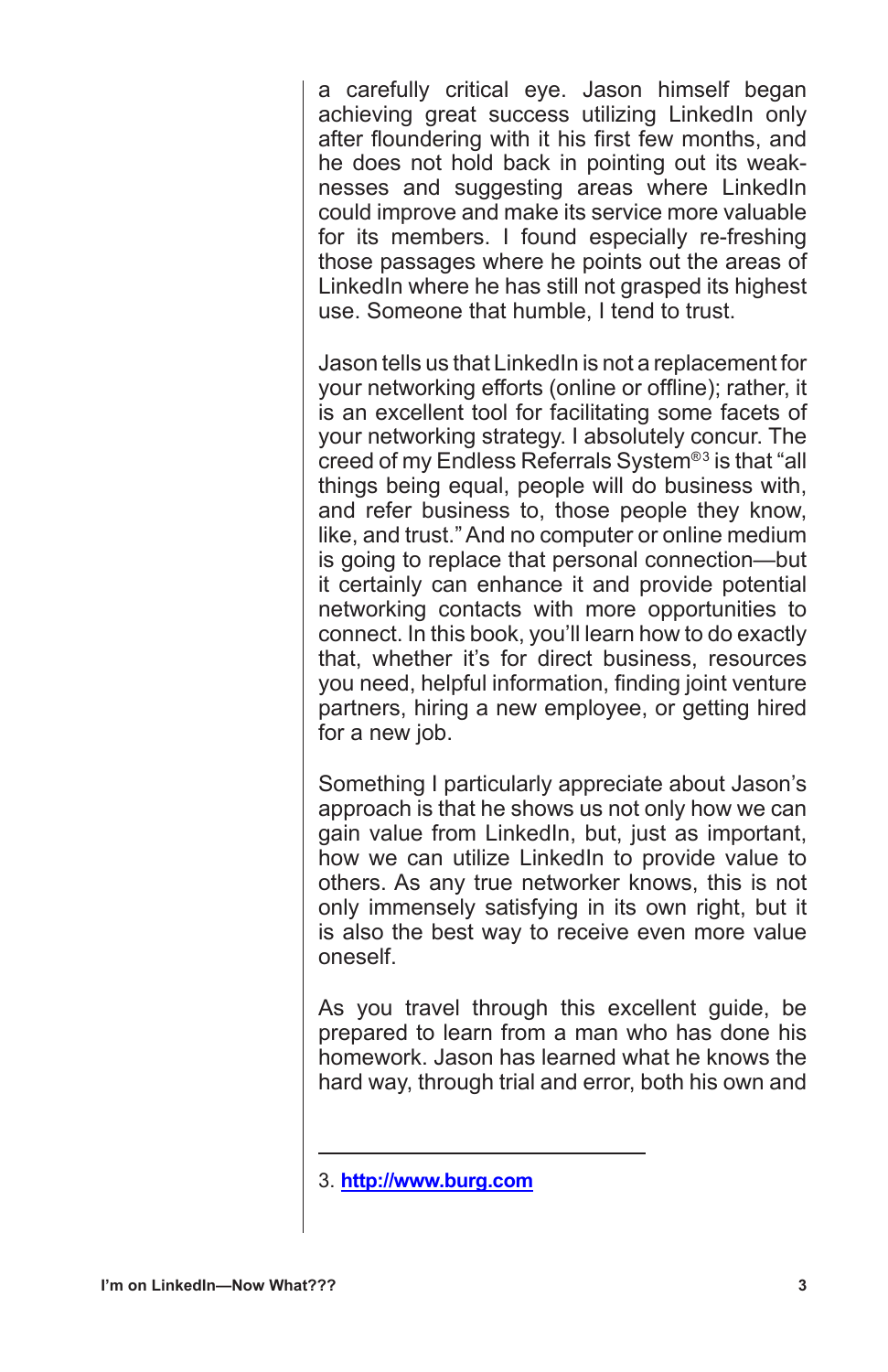many other people's, and put it all between the covers of a book so that you and I can learn it all the easy way!

Best wishes for great success.

#### **Bob Burg**

Author of *Endless Referrals* and Coauthor of *The Go-Giver* **http://www.burg.com**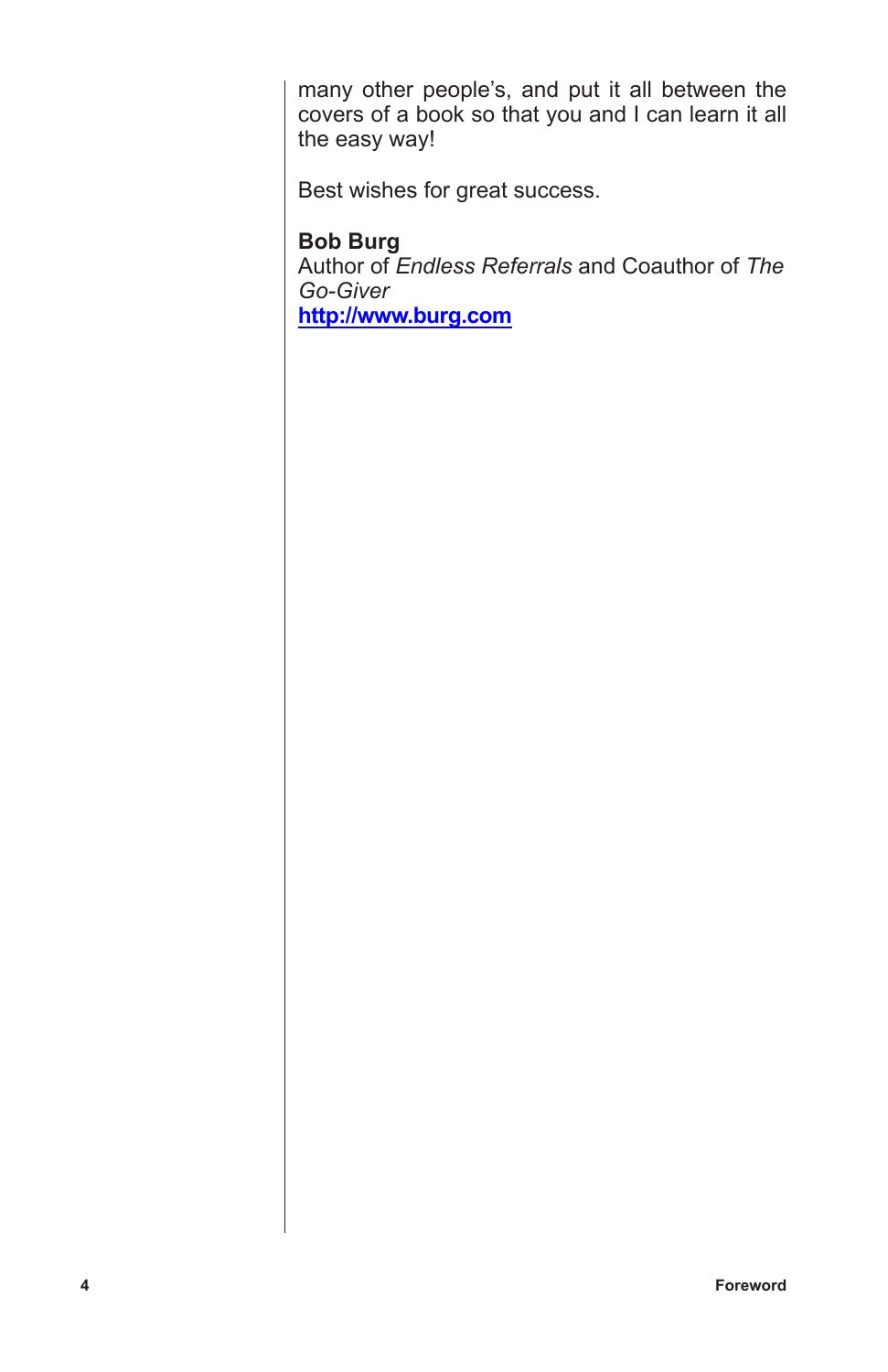#### <span id="page-9-0"></span>Chapter

## **Introduction**

When I revised the first edition of this book, back in 2008, I was embarrassed to find over five hundred changes that I needed to make. I was shocked to find more than a dozen changes, much less hundreds and hundreds! I spent a lot of time researching and writing, editing and revising, and by the time the last draft went to the publisher I was sure it was as close to perfect as it could be. But when I sat down to update the book for the second edition, it seemed as if my highlighter deceived me. I actually agreed with the people who gave me poor reviews on Amazon. I almost went to Amazon myself just to give my own book a one-star review!

This is the fourth revision. The other editions of this book were based on changes in the technology. That is, changes that LinkedIn made, adding new features here, taking old features away, and adjusting the layout. I have not been alone in my frustration as LinkedIn makes changes. I've found LinkedIn advocates and evangelists who get weary of feeling like they aren't listened to, and they continually question why changes are made. I've even seen a fair amount of people who were once evangelists simply lose their enthusiasm for LinkedIn.

I feel like this revision is not based on LinkedIn's changes in technology and features. Of course, I'll update you on what you should know based on the new features, and removal of once-favorite features, but I have trained tens of thousands of people on using LinkedIn. I've heard a lot of questions and seen a lot of different uses and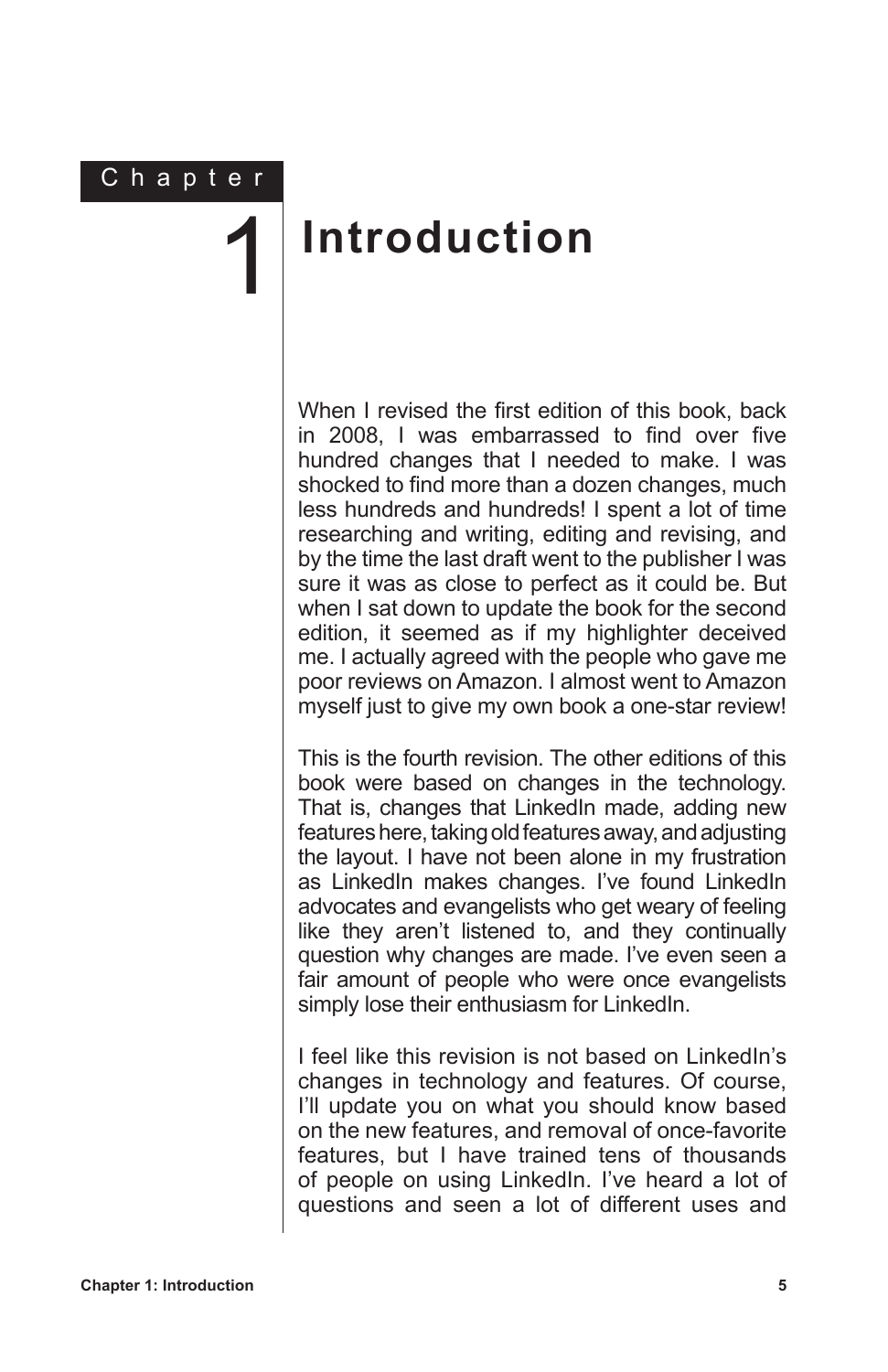approaches. I've worked with college students from community colleges to the most elite schools, and trained and talked with people from many industries and professions. I've found there isn't necessarily a "best" answer for many strategies, and have grown to respect where you are, who your audience is, and what your objectives are. There are a lot of similarities in what we do and want to achieve with LinkedIn, and there are a lot of "yeah but" exceptions that I've seen. Some of the advice I'll share in this book might not apply to you directly, but it might make sense to think about something that doesn't exactly fit your strategy and see if you can creatively adjust it so you bring something new and fresh, and perhaps something novel that your audience hasn't seen before.

Over the years, social networking, social marketing, and corporate and personal branding have evolved. The tools we use to network and market and brand have also evolved. Online tools have come and gone. It's headspinning to try and keep up with the changes, especially with online tools. I don't have time to focus on whimsical fads, I'm interested in finding the best and the right tools, and learning how to exploit them to help me achieve a greater objective. I'm not an early adopter, but I do appreciate an effective tool and learning to use it the right way. If you want to learn how to make LinkedIn an effective tool for you, join me on this journey, in this book and on my LinkedIn blog.

Even as the tools have evolved, my own understanding of networking, relationships, marketing, and branding have evolved over time. I went from a job seeker who no one would talk to, to a new startup-CEO, to an author, to a speaker, to a seasoned startup-CEO. My goals and my relationships are different. My strategies and tactics are more refined. I follow up better and I am more strategic with my time. I also have an acute awareness of how overloaded professionals are.

If I had the time and resources, I might do a new edition of this book at least every six months. I can't do that, but I have something better for you. I blog regularly, sharing personal epiphanies, stories from others, and changes to my thinking based on what I continue to learn. If you are interested in personal career management, whether you are in a job search or you are preparing for a job search, check out the JibberJobber blog, which I update almost every day: **http://www.jibberjobber.com/ blog**. If you are interested in LinkedIn strategies, whether for your personal career or for the company that employs you, check out my LinkedIn blog: **http://imonlinkedinnowwhat.com**.

I was first introduced to LinkedIn in February 2006 when I was walking out of a job seekers network meeting with a guy who came to tell us he had just landed a new job and wouldn't be coming back to our weekly meetings. I had connected with him because his resume looked almost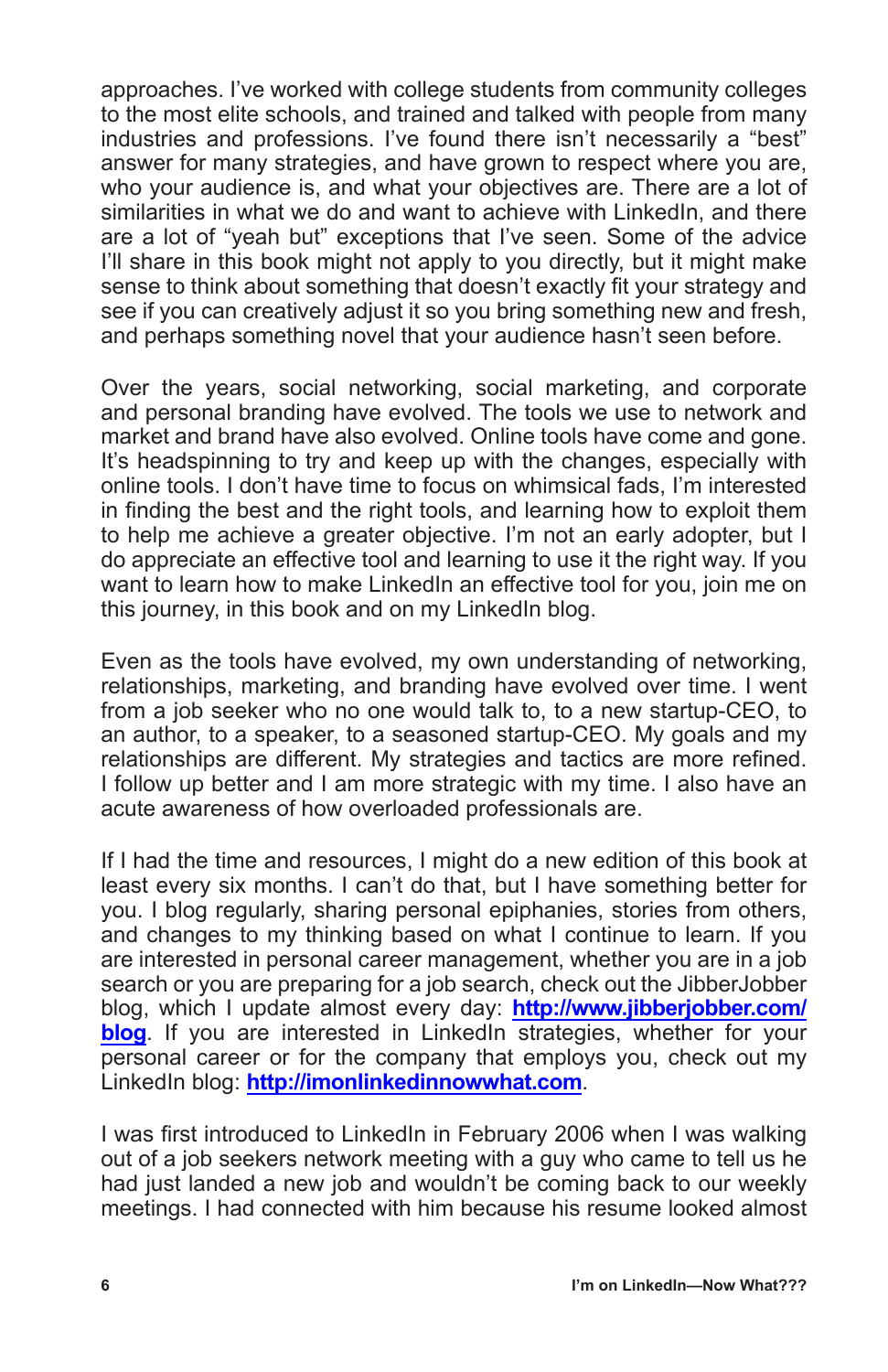identical to mine, except he had about 20 years more experience than I had. As we were walking out, he recommended I create an account on LinkedIn. I didn't want to get an account on yet another website. I seriously doubted it would add any value to my job search.

Because I trusted him, I relented and finally joined LinkedIn. In early 2006, I found it to be a very lonely place. For the first few months, I had only six connections. I tried searching for important contacts, based on a target company I wanted to network into, or a name or title. At the time, there were only about eight million members in LinkedIn (now there are over two hundred sixty million members, which is more than thirty times bigger than when I signed up), but my searches produced no results. I thought the search function was broken! I couldn't find anyone I was interested in contacting. My search for "manager" or "CEO" in "Salt Lake" produced nothing! What was wrong? I knew there were thousands of people I could have networked with, but nobody was showing up in the results.

"LinkedIn just wasn't working for me," I thought. But I continued to hear a lot of buzz about LinkedIn. I hoped I could just figure out what all the buzz was about and learn how professionals were using LinkedIn to improve their businesses and careers. If they were benefitting from LinkedIn, perhaps I could benefit. But I had no idea what I needed to do. LinkedIn didn't have their learning center put together, their help support was virtually nonexistent, and there weren't any books on how to use LinkedIn.

And so began my journey to learn what LinkedIn was all about: how to use it, how to benefit from it, and what its limits were. Once I began to understand how LinkedIn was intended to be used, it became much more valuable to me in my personal career management, and later as I developed my own business.

As I learned the hows and whys of LinkedIn, I found a lot of people were still confused by the same things that had confused me. It was obvious why you would use LinkedIn if you were a recruiter (the first book<sup>4</sup> on LinkedIn was written specifically for recruiters) or a job seeker. But the "why" wasn't the problem—it was the "how"! Even recruiters, who should have been power users, were confused on how to use LinkedIn!

As a business owner, I use LinkedIn to bring considerable value to my business. I use it to find the right contacts as I work on business development and grow my network strategically. I use LinkedIn when doing company research as I prepare proposal or do competitive

<sup>4.</sup> Bill Vick and Des Walsh, *Happy About LinkedIn for Recruiting*, Happy About, 2006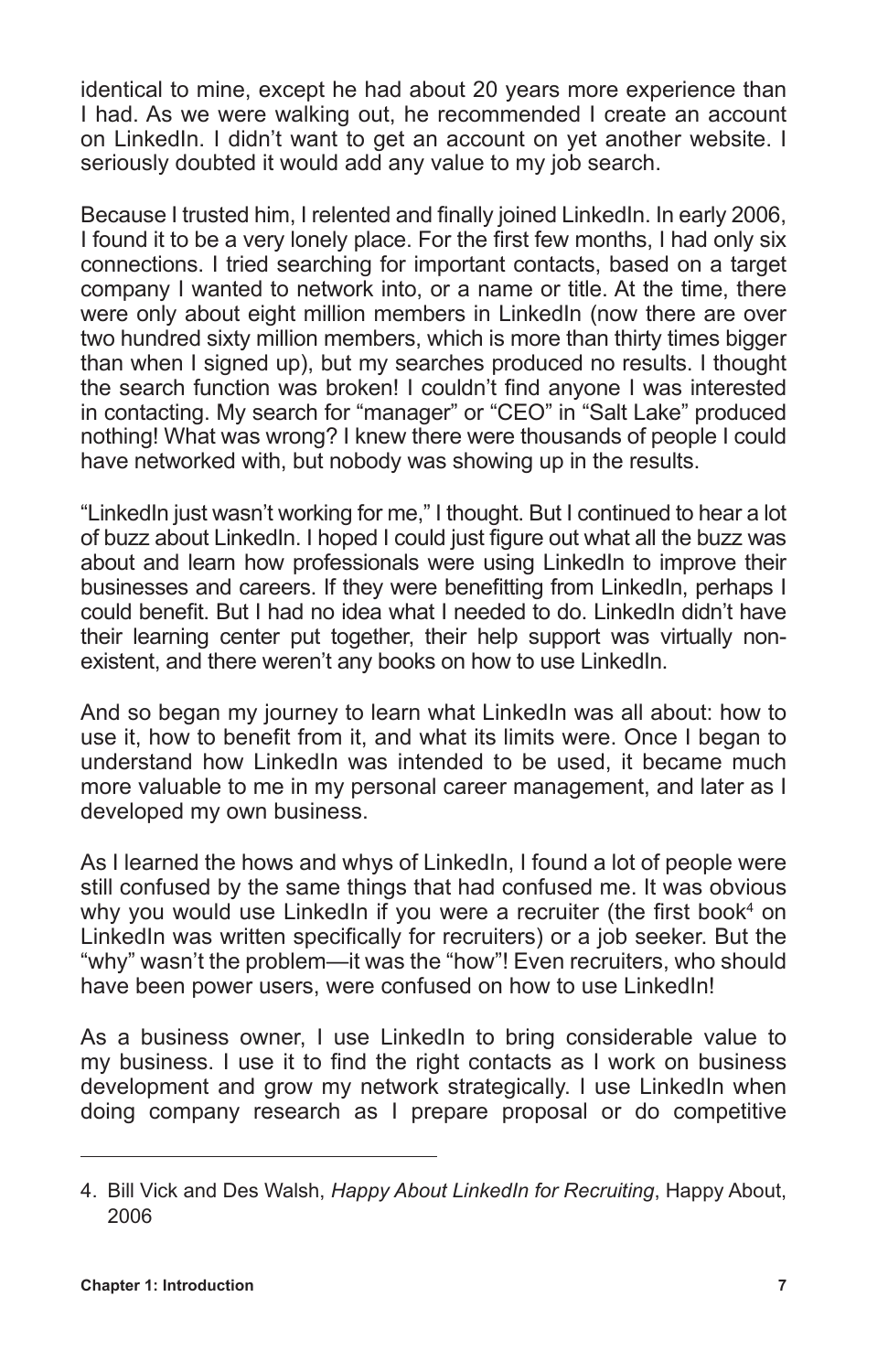intelligence research. I've used LinkedIn to enhance my personal and my corporate brands. I've positioned myself as an expert and gotten in front of other LinkedIn users. LinkedIn has become an indispensable tool for me in my marketing strategy.

I hope this book can serve as a reference for you to get the best out of LinkedIn. We'll talk about networking and social networking, borrowing from the experts, and using examples from my contacts, but I'm on LinkedIn—Now What??? is not a comprehensive book on networking, nor is it a general book on social networking. There are plenty of great books on those subjects. We'll combine principles of networking and marketing with the LinkedIn tool. By the time you finish this book, you should have a solid understanding of what LinkedIn is, how to use it, and most importantly, what you should do to get value out of LinkedIn.

A quick word about my online strategy: LinkedIn is NOT the only social tool I use. I use Facebook, Twitter, blogs, Yahoo! Groups, and other tools to help grow my network, nurture relationships, and share my brand. I use these tools as part of a complementary strategy, connecting and participating as appropriate. But I don't spend a lot of time on these tools. I do what I can, and then move on so I can do my day job. In other words, I don't spend all day (or even a large portion of my day) using these online tools. Over the years, my strategy and tactics have changed, and I continue to get a lot of value out of my multi-tool strategy. I don't foresee the day when I would stop using any of these tools and try to replace them with just one tool. These tools complement one another, and they make up my comprehensive social strategy.

I hope you will implement some of the tactics in this book to find new business, customers, employers, vendors, partners, employees, or even friends. While there are no guarantees, I know that many people have had their professional and personal lives enriched because of LinkedIn, and I hope you can, too!

Now, let's get started!

#### **Chapter Summary**

- This book came about because of my own journey with LinkedIn.
- LinkedIn is not the only online networking tool you should use, but it is definitely one of the most powerful.
- How you get value out of LinkedIn might be different than how I get value out of LinkedIn, but many of the ideas and techniques shared here will help you.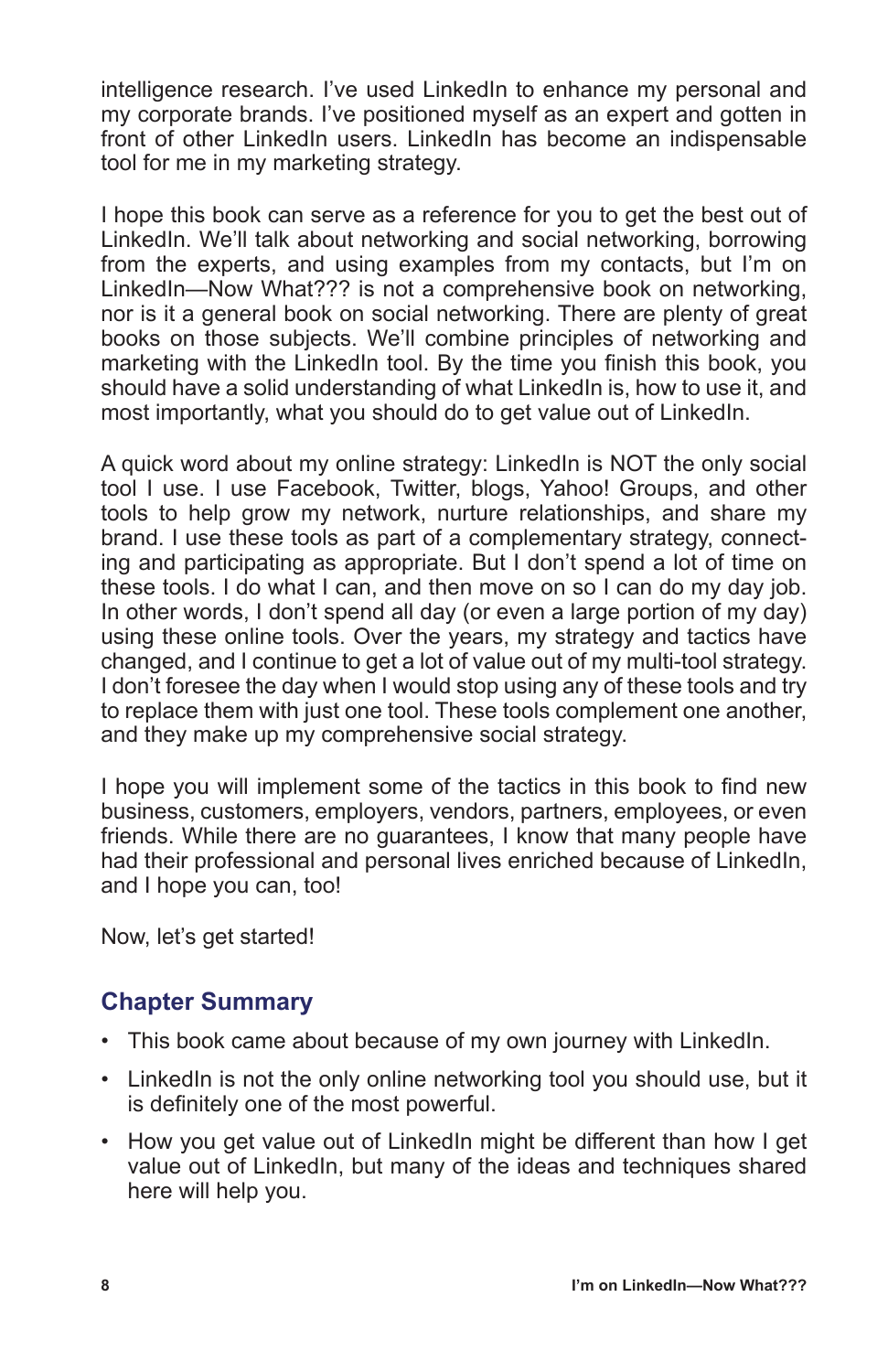#### <span id="page-13-0"></span>Chapter

**Finding Contacts** 

Searching for contacts on LinkedIn was my first great frustration. I had fewer than five people in my network when I searched for management jobs in Utah. I was totally surprised to see no results on this simple and general search! This chapter talks about having a better search experience than I had, as well as how to find relevant contacts outside the search box.

Here's what I've learned since those early days when I had only five connections:

**Increase the size of your network.** If you are interested in people and opportunities in your city, look for more local connections. If you are interested in people and opportunities in your industry or profession, expand your LinkedIn network with industry and professional contacts. As your network grows with relevant connections, you are more likely to get relevant search results. Your search results are based on your connections. Here is a key concept I teach with regard to growing your network: grow your network with RELEVANT contacts. The more relevant your contacts are (regardless of how strong your relationship is with them), the more relevant your search results should be.

**Connect with a few super-connectors.** Superconnectors are LinkedIn users who have many connections, usually in the thousands. Connecting with super-connectors significantly increases your visibility in the system. These connections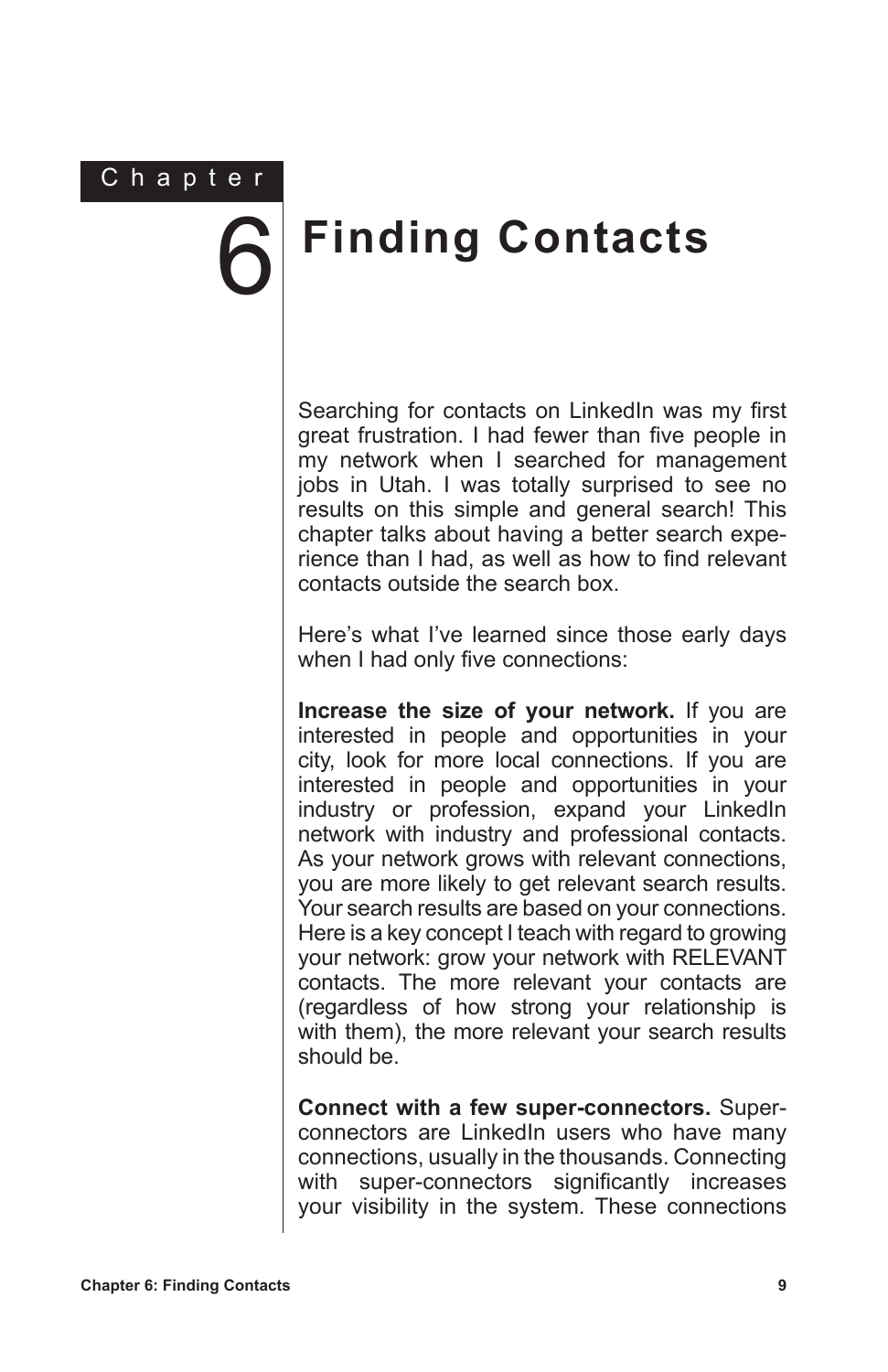enhance your ability to find (because you have access to their network) and to be found (because their connections are likely doing searches, and now you are a second-degree contact to the super-connector). You don't have to connect with very many super-connectors. Some of them are general connectors, while others might be highly relevant to you, based on their location, profession, or industry. Connecting with even two or three super-connectors could give you a significant boost in visibility and greater reach. As you connect with super-connectors, try to get to know them. Learn how you can add value to them, and become more than just another connection. Also, look for super-connecters with networks that are relevant to you.

**Use the basic search forms.** It is easy to overlook the basic search tool in LinkedIn, but it should be a significant part of your user experience. The search form allows you to search people, jobs, companies, groups, universities, and even your LinkedIn inbox, using whatever keywords you want. Try a few searches based on industry or professional keywords, perhaps words that are on your resume, or that are in a job opening you are interested in, and see what comes up. You'll likely find some new potential contacts to reach out to. You might see some profiles with information that you want to borrow for your own profile.

**Understand advanced search options.** Usually the quick search allows you to find what you're looking for. However, there is significant power in the advanced search page. Scott Allen has talked about using LinkedIn to fill your spare time on business trips by meeting new contacts you find through LinkedIn. He suggests you search for people in the city you will be in, which you can do with the advanced search.

Choose the country and zip code filter (which is only available if you are in certain countries, including the United States, Canada, and United Kingdom). If you are an international traveler you won't always be able to do a zip or postal code search, but you should be able to use the country name to narrow your search.

Here are some of the useful features in the advanced search form:

**Keywords**—This could be a company name, a technology, the name of a certification, a club or school, or a person's first or last name. A search here is the same as using the simple search at the top of any page. Note that if you want to get results based on a company name, you should put that name in the Company field. On the advanced search, use as many of the boxes as you can to be more specific before using the Keywords box.

**Title**—This is one of the most important advanced search boxes. When I was in my job search, I wanted to network with "CEOs," "managers," and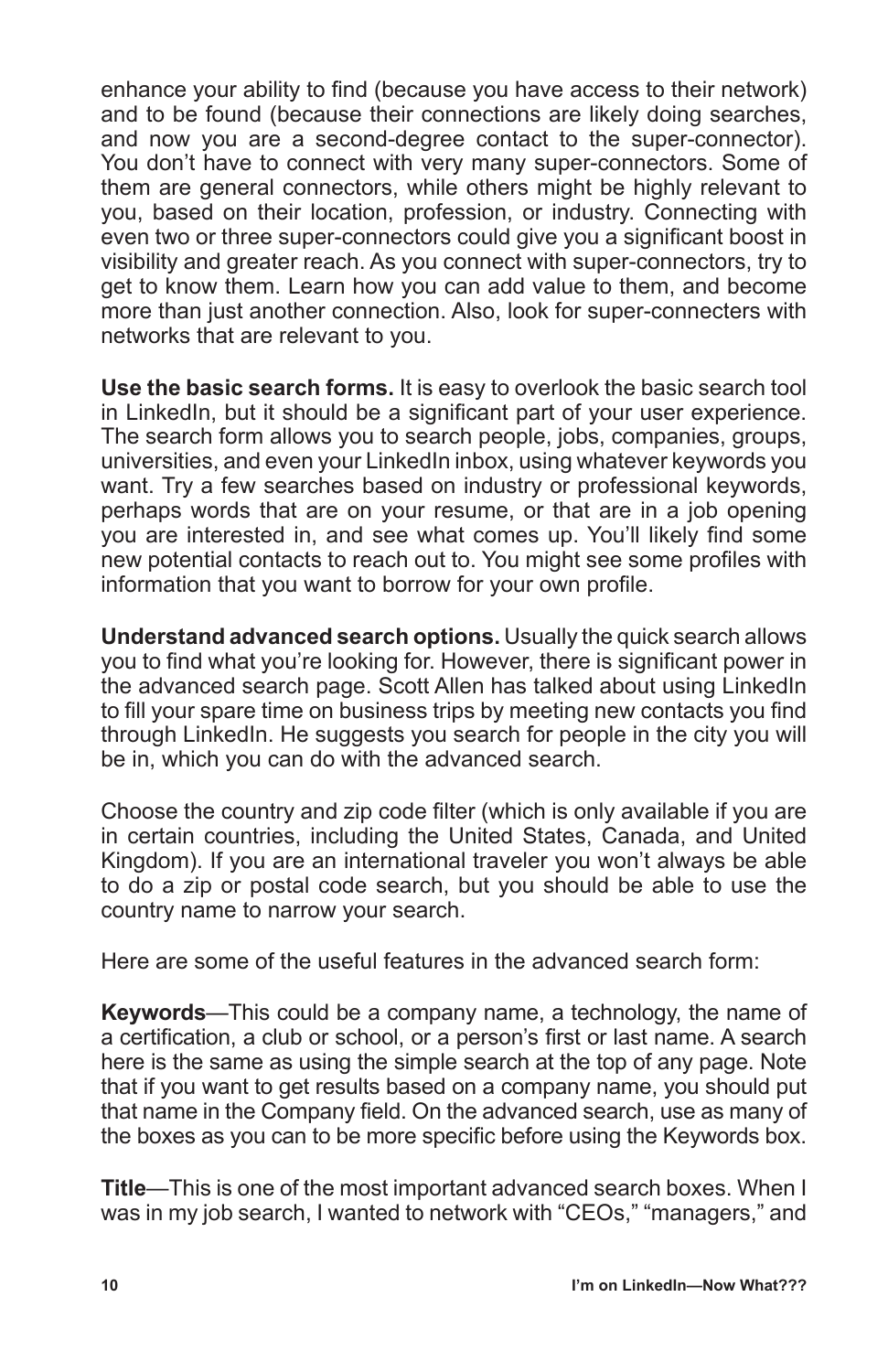"project managers." Since I've been in a sales role with my company, I've looked for "career center directors," "career coaches," "resume writers," people who work in outplacement, and other career professionals. I leave all other fields blank and then fill in the Title box with an appropriate title for a prospect, and choose to limit the search to current titles only (the option from the drop-down menu below the titles field).

**Company**—Use this field to do company research as you prepare to network into a company, or research competitors or an industry. Try various versions of a company name (e.g., GE and General Electric), as well as names of subsidiaries, competitors, etc. You can limit the results to current companies only, or search for current and past companies, the same way you can with titles.

**Location**—Choose the country (and zip or postal code, if possible). I would use the local search option with other search criteria, such as "project manager" in Seattle (you'll need the zip code). This is a powerful way to find contacts that are local to you, are in the same city you're traveling to, or are in the industry you are trying to prospect into.

**Industry**—If you don't know who you are looking for, but know what industry you want to target, this is a great search. Leave all of the search fields blank and select the industry you are interested in.

**School**—I did a search on one of my alma maters and got different results when I used the school acronym (BYU: 1,454 results) than I did when I used the full name (Brigham Young University: 81,690 results). There are two lessons here. First, when you are searching for people by school, try it both ways. Second, make sure you have both versions in your profile. Unless you are using other search criteria (like name, title, etc.), I encourage you to check out LinkedIn.com/alumni, which is a relatively new view that gives you really interesting insight into where people at a university have ended up and what they are doing.

**NOTE:** Any search criteria with a gold/orange LinkedIn icon is not available unless you upgrade. I suggest you try in-depth searching with the free fields before considering an upgrade.

The bigger your network, and the better connected they are (do they each have five connections, or do they each have fifty or more connections?), the better your results you should be. As I mentioned earlier, the more contacts you have that are relevant to you (based on geography, profession and industry), the more relevant your search results will be.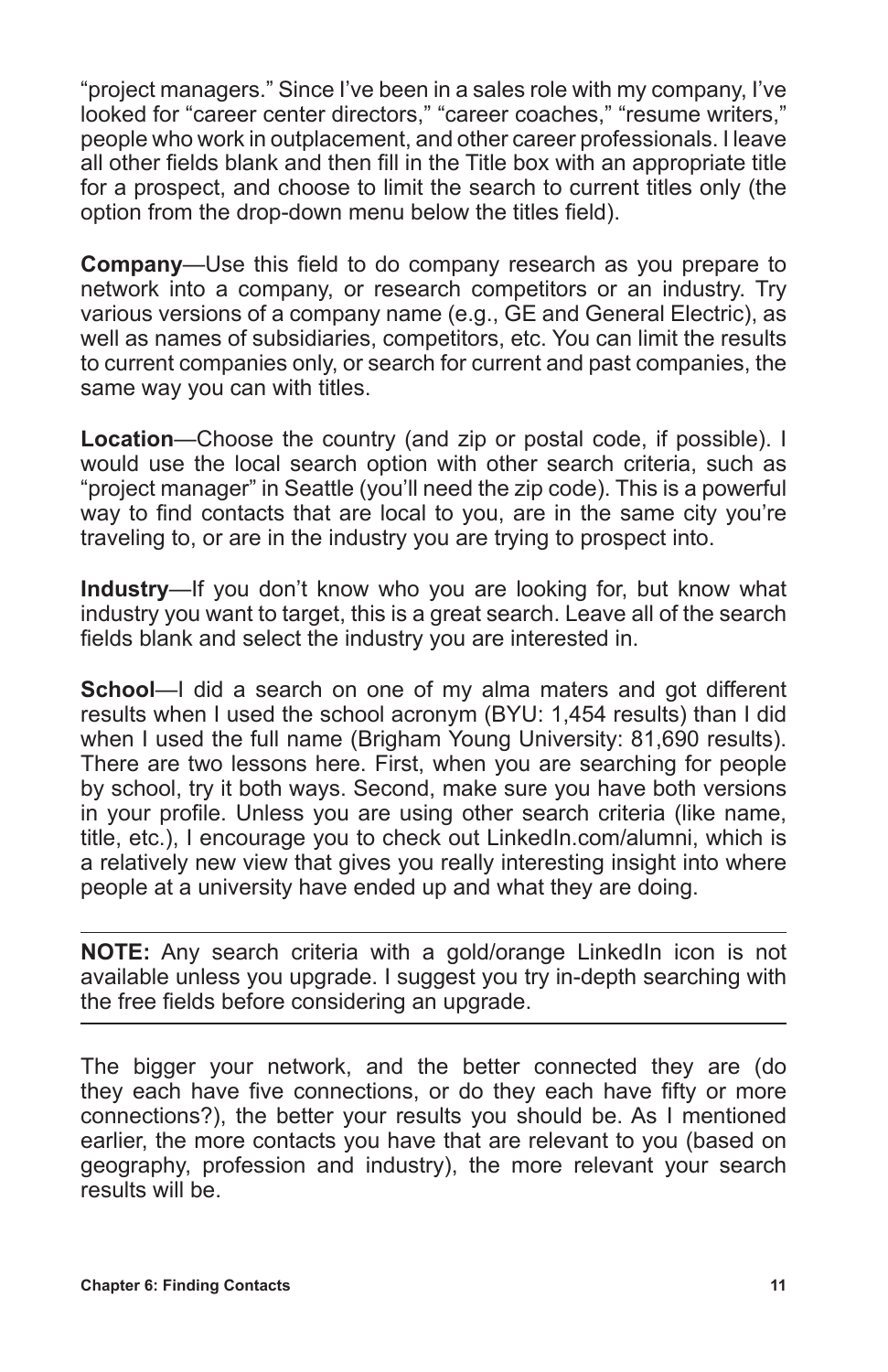You can also incorporate Boolean criteria into your searches. This means you can use AND, OR, and NOT; quotes ("product manager" instead of product manager); and parenthesis. For example, try any of the following searches in the Advanced Search page (you can put these in the Keywords or Company or Title fields), or the simple search box at the top of any page:

- Google NOT Microsoft (I got 294,281 results)
- Microsoft NOT Google (I got 101,719 results)
- Google AND Microsoft (I got 2,773 results)
- php -programmer -linux -javascript -css +html -mysql (a "+" means it has to include the phrase, "-" means the profile cannot include the phrase)
- project management institute" (use quotes for an exact match of the term)
- "project management institute" AND (Microsoft OR SUN); (combine term in quotes, parenthesis, and AND/OR operators for very specific results)

Combinations of these tricks will be enough for most people. For more in-depth information on really advanced searching, steal some tricks from Google's search tips page.<sup>11</sup>

One of the techniques that recruiters and savvy prospectors use is called x-ray searching. I'll let Glen Cathey, a master of this technique, teach you more on his blog, **[BooleanBlackBelt.com](http://booleanblackbelt.com/)**. He has done extensive research on different ways to construct an x-ray search and how these compare with searching from with LinkedIn.

The basic premise of an x-ray search is using a search engine's ability to return results from only one website. For example, in Google you can do a search on just LinkedIn by putting this in the search box:

site:linkedin.com alba

The "site:[website]" is the way you specify which website you want Google to return results from. In the example above, it is simply asking for results of anything that has "alba," from the LinkedIn website. After

<sup>11.</sup> **http://google.com/support/websearch/bin/answer.py?hl=en&answer= 134479&rd=1**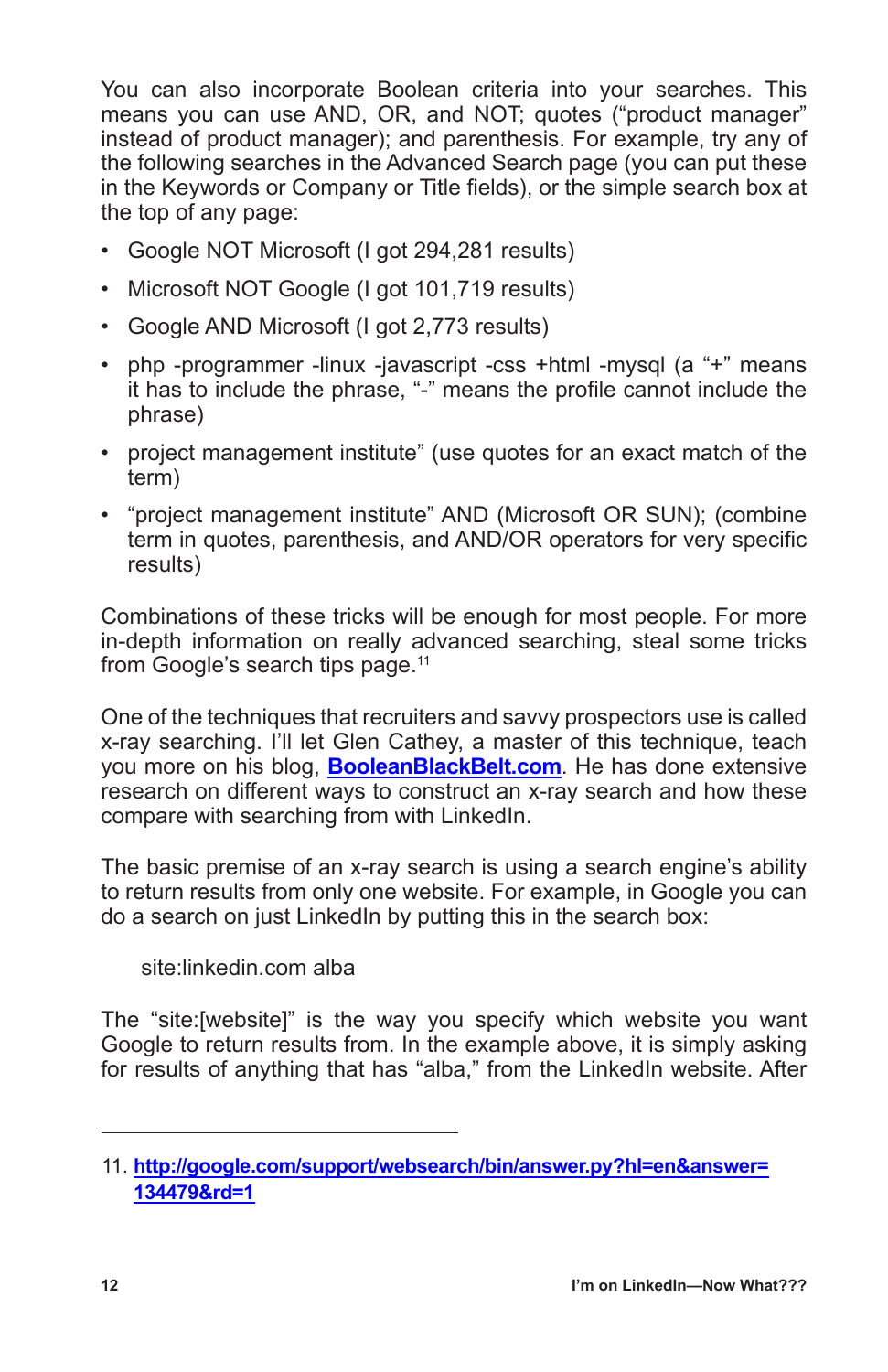the site:[website], you can put in whatever criteria you want. Glen's examples show some pretty sophisticated searches, narrowing down your results by LinkedIn Group, location, etc. X-ray searches are really quite powerful, although Glen's comparisons show that x-ray search results are not always necessarily complete.

In addition to using the search and advanced search tools, you should be able to find relevant contacts by participating in LinkedIn groups discussions, as well as browsing through the group members. Look for people with whom you share common interests and reach out to them. Don't overlook the Jobs section as a place to find decision makers at various companies.

#### **Chapter Summary**

- Finding people is a major reason most people are on LinkedIn. Don't expect everyone to find you—take the initiative to look for them through various channels.
- The quantity and quality of profiles you see in search results can be tied to the size of your network (and to how good your search criteria are).
- The advanced search form allows you to really narrow down your search, based on industry, job title, company, location, and more.
- Use Boolean and advanced search techniques to further narrow down the search results.
- Look for contacts and prospects in other parts of LinkedIn, such as groups, jobs, and the homepage.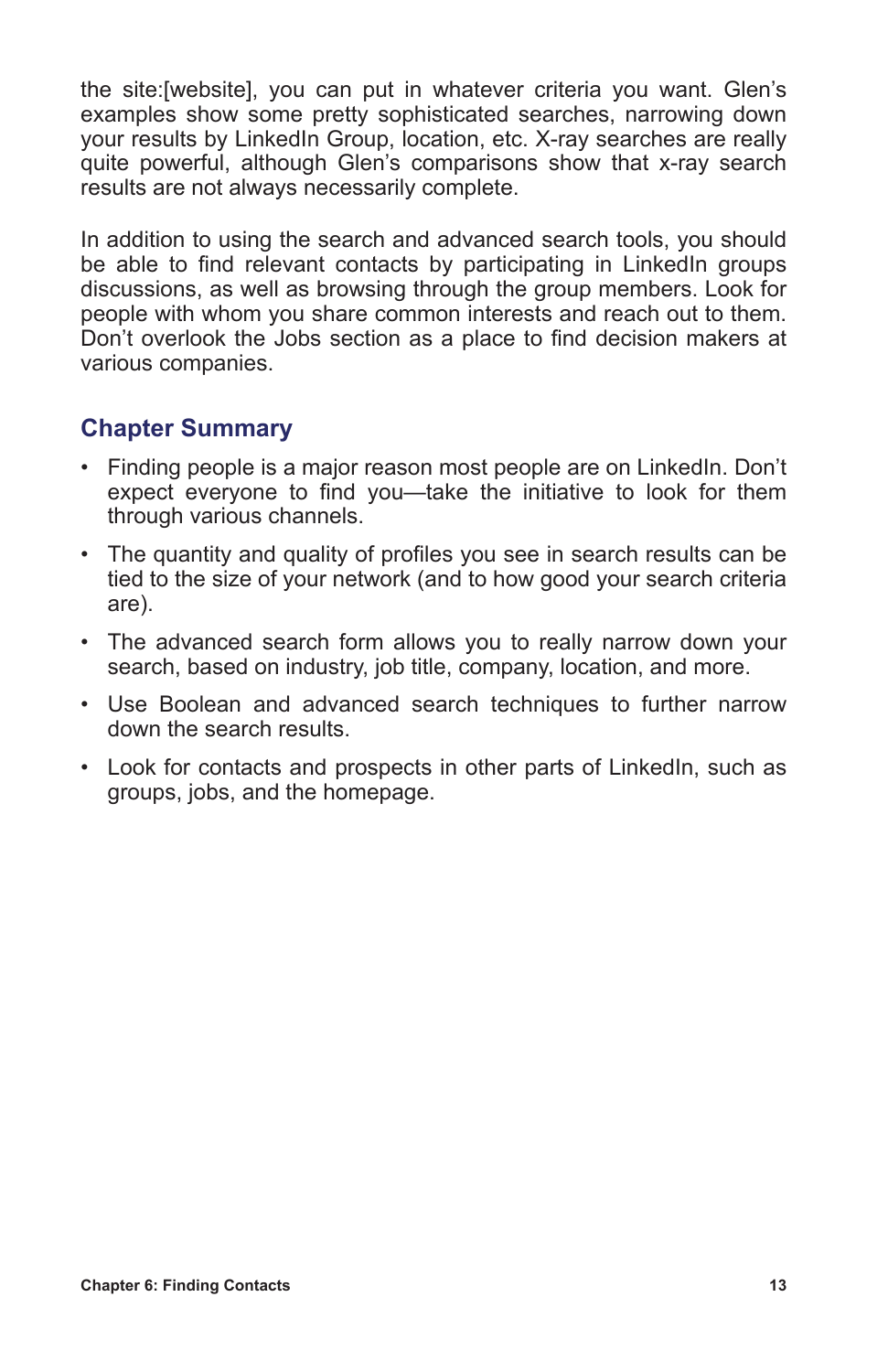*"Take the time to look through the networks of your direct connects. This is where you can easily find people you'd like to connect with, and you'll know you can ask your contact to help with the connection."* **Scott Ingram, CEO and Founder, Network In Austin**

*"Be sure to search the actual leadership competencies that matter, instead of keywords like job title and company name. Some of the best and most interesting thought leaders of the future I've met on LinkedIn are the ones who haven't worked at cookie-cutter company X doing cookie-cutter job Y. The team you assemble won't be filled with the limiting beliefs of your competitors from several years ago, which is a major plus."*

**David Dalka, Senior Marketing and Business Development Professional, http://www.daviddalka.com**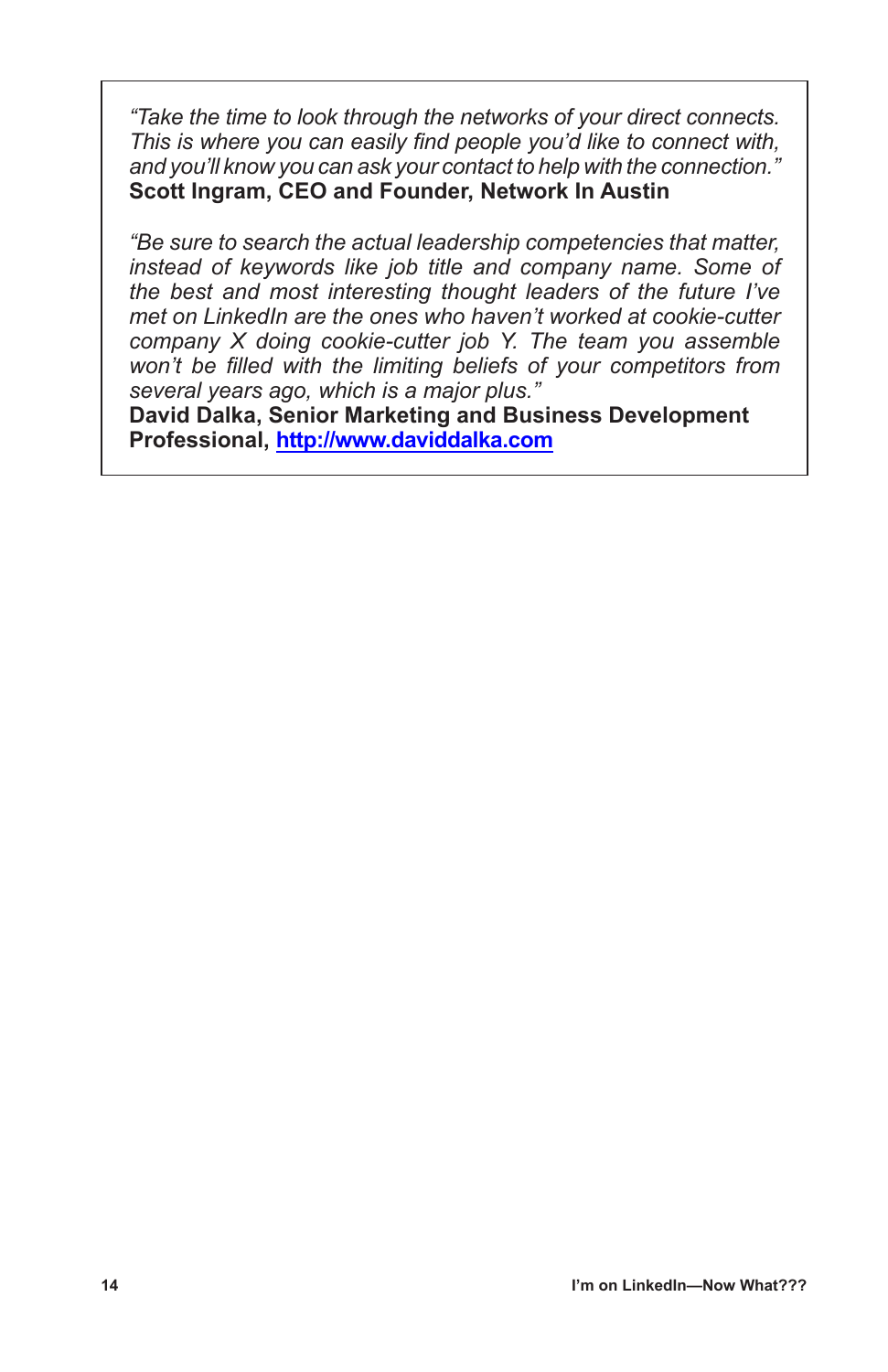<span id="page-19-0"></span>Chapter

# **Complementary** 15 Complement of **Tools** and **Resources**

I have grown to love and appreciate real networking. I've loved destroying my assumptions of what networking was, including simply collecting names and numbers, passing out as many business cards as I could, and collecting business cards. I've enjoyed focusing more on developing and nurturing real relationships. LinkedIn has been an important, valuable part of my networking strategy. There are other network tools I recommend that complement LinkedIn. This chapter lists those tools.

In addition to networking and relationships, many people use LinkedIn as a part of their online personal branding strategy. They develop a profile much like they would develop a resume, trying to optimize it so people will

- **a.** find it when searching for keywords (such as "project manager"), and/or
- **b.** be interested in working with, hiring, or learning more about the person.

If you are interested in developing an online presence, there are other ways to do it. A public profile on LinkedIn should only be one part of your multi-faceted strategy. Here's a short list of ways to enhance your online presence, and even get your name on the front page of search engine results: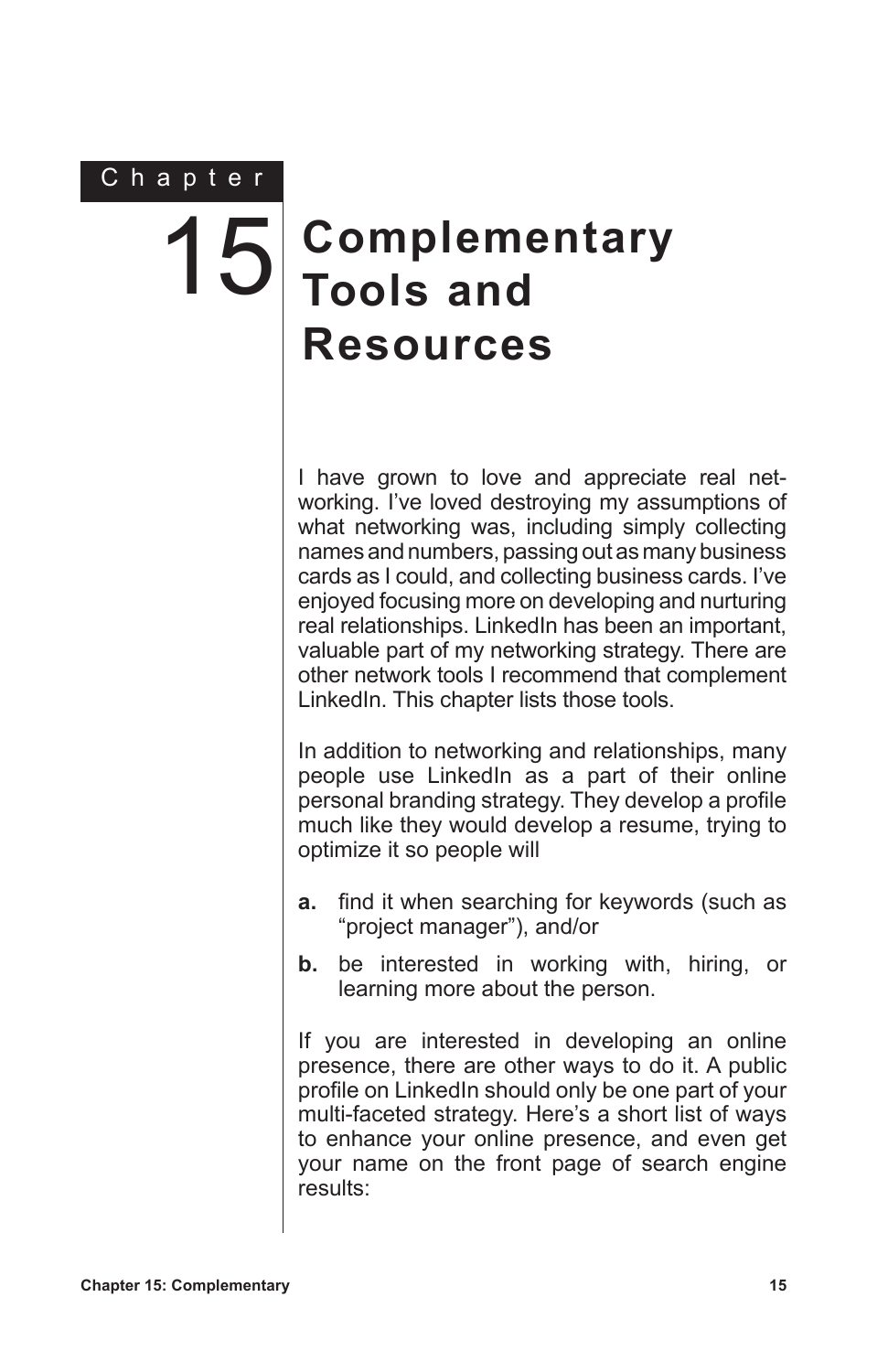- Find other sites that allow you to have a public profile, such as JobSpice.com and VisualCV.com. There are easily dozens of sites that allow you to have a profile that search engines can access. However, the list of websites changes regularly as companies go out of business. The previous edition of this book had three other websites that I had to remove. Don't spend too much time on other sites that might not be around next year.
- Set up a blog that allows you to brand yourself and quantify your professional **breadth** and **depth** in a very powerful way.
- Consider a Twitter account. I have used it for many years and honestly, I've fallen out of love with it. But some people are still finding value in Twitter.
- Comment on other blogs to establish your online presence and footprint, pointing back to a central place. This central place can be your blog or one of your online profiles, like your LinkedIn Public Profile.
- Develop a Squidoo lens where you can list things such as your online profiles, favorite books, and blog feeds. The goal is to help people understand your professional interests and abilities and to be found when people search for certain keywords.
- Write articles and post them for free online (search for article directory, or ezines, to see where you can easily post articles online), or volunteer to write a column for a magazine or newspaper.

All of these tools and tactics complement one another. On your LinkedIn profile, list your other websites, profiles, and articles. On your blog, list your LinkedIn profile and links to your articles and other online activity. This allows someone who finds one of your profiles to visit your other pages where they might learn more about you.

Having a presence on many different platforms might help you connect with others in a place where they feel comfortable. For example, your target audience might be on Twitter or Facebook, but not on other sites. Or maybe they aren't on any of the social sites, and they will most likely only find you when they use a search engine. Having multiple profiles can help search engines find you.

In addition to social tools and online profiles, use a CRM. There are hundreds of relationship management tools available to help manage your relationships. Recruiters use a relationship tool to track their job candidates, which they call an applicant tracking system. They make notes on candidates, and create log entries and action items to help them as they try to fill job openings. Salespeople have customer relationship management tools. They use these to help manage information about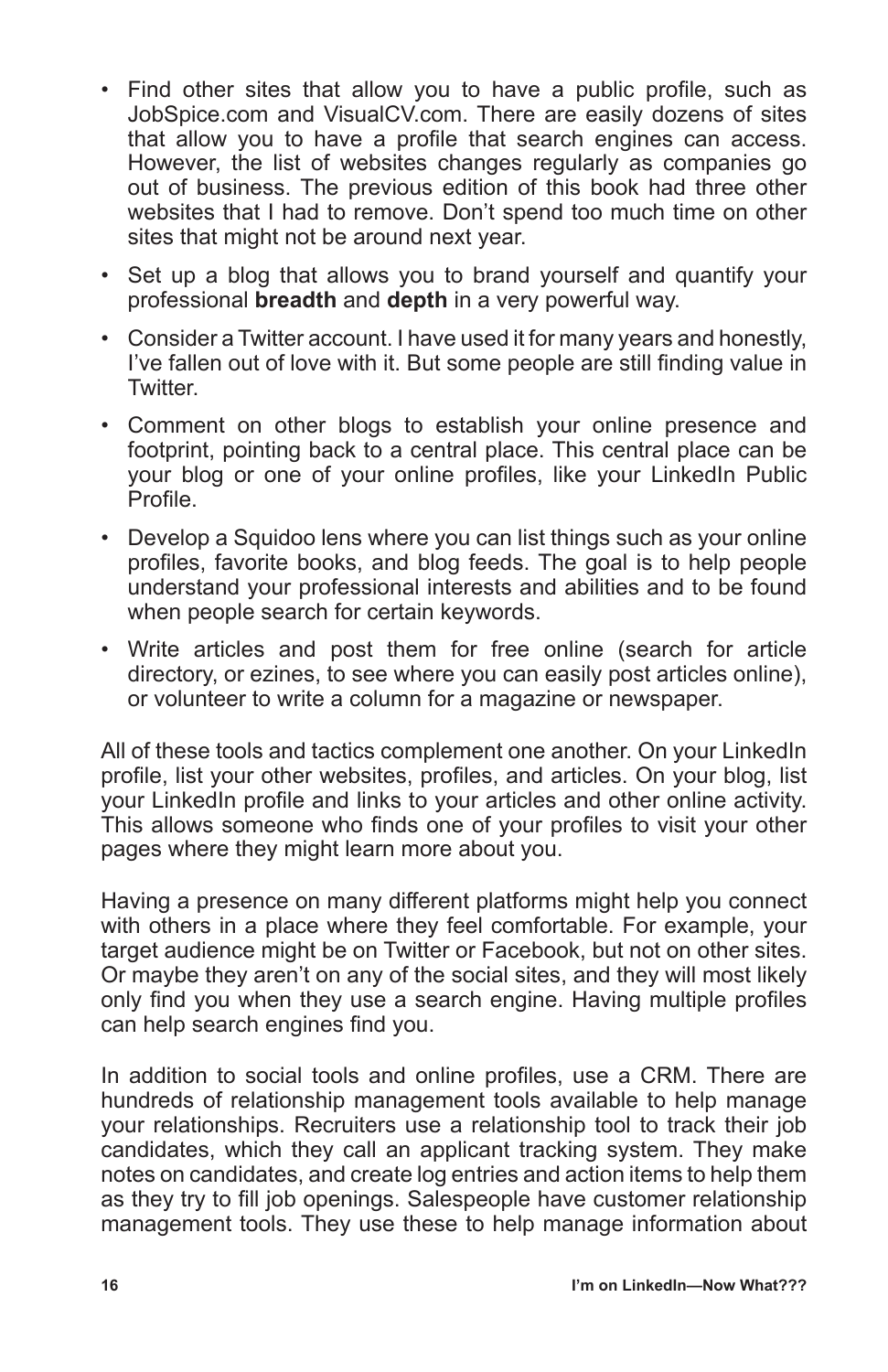prospects and clients. Why shouldn't you have something to help you manage your own relationships, especially if you are serious about being CEO of Me, Inc.?

I'm a strong advocate of using a relationship management tool. In 2006, shortly after I got laid off, I realized my networking efforts were significantly lacking. To help other job seekers and professionals who might be in a transition, I designed a system for the average person who had no experience in sales. JibberJobber.com has become my relationship management tool, and has helped many people network better.

The relationship management tool you use could be as rudimentary as an Excel spreadsheet (good luck with that), as complex as a salesperson's contact relationship management suite (which might require weeks of training and customization to use), or as simple and common as Microsoft Outlook's Contacts section (which can be good enough for very small networks and no follow-up, but lacks important CRM features).

Industrial-level tools, such as the salesperson's ACT!, GoldMine®, or Salesforce.com, are quite common. JibberJobber.com was designed to manage your personal relationships in a career management context. Anyone interested in climbing the ladder, creating "job security," or developing and nurturing a professional network would find JibberJobber.com useful. No matter what you choose, use something in addition to LinkedIn.

Other social networking sites have made considerable progress as they offer professional networking opportunities. Twitter and Facebook are regarded as tools where professionals can network, but Facebook lacks degrees of separation, as well as a strong search interface. If they were to add or enhance those two features, they would present a considerable threat to what LinkedIn offers. Twitter can be powerful, but it has a very simple feature set and lacks a lot of features that LinkedIn offers.

I don't advocate the use of one social network over another since they might be perfect complements. When I consider using a new networking tool, I ask a few questions. Will this tool help me:

- Expand my network within my country?
- Expand my network internationally?
- Voice my opinion and develop my personal brand with a targeted audience?
- Learn from other like-minded professionals?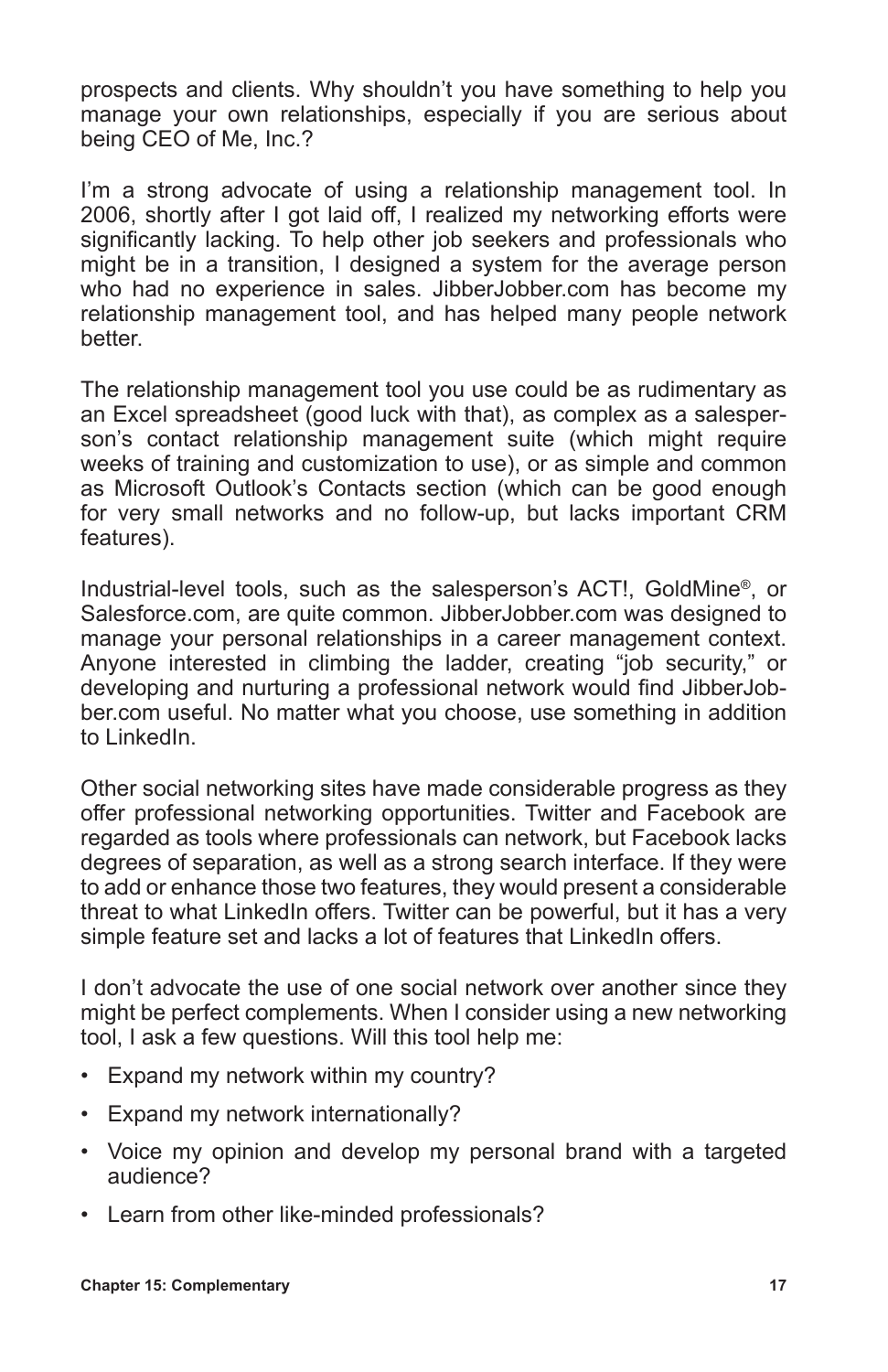There are many resources to keep up with what's going on at LinkedIn. LinkedIn's own blog and learning center have matured significantly and can provide you with information on new features. Here are some other resources:

- My **ImOnLinkedInNowWhat.com** blog—I started this blog to serve as a supplement to this book. It has become a great resource where I can flesh out ideas from the book, talk about current issues, and respond to readers' questions. There are many years of blog posts here.
- The **Linked Intelligence** blog13—Scott Allen's blog which has some great posts explaining techniques and strategies to help us understand how we can get more value out of LinkedIn.
- The **LinkedIn User Agreement** page14—If you are serious about using LinkedIn, you should read this at least once. Don't worry, it is short and fairly easy to read. There are a number of violations that might cause LinkedIn to freeze your account. Get familiar with the rules and philosophies behind the rules and you should be okay.
- The official **LinkedIn Blog**<sup>15</sup>—This blog has excellent information and news for LinkedIn users and fans, and it's directly from LinkedIn. There are many authors on this blog so you get a good mix of information, including recent feature updates, LinkedIn best practices, etc.
- The LinkedIn Users Manual blog<sup>16</sup>—Peter Nguyen has good ideas on making money with LinkedIn, selling knowledge, etc. I don't subscribe to any "get rich quick" methodology and haven't followed his stuff that much, but he has some great ideas, even if he doesn't post frequently
- Deb Dib's article, "**LinkedIn—What It Is and Why You Need to Be On It**"<sup>17</sup>—This is an excellent article written for executives in career transition. There are eight links to very compelling LinkedIn profiles that you must check out as you optimize your own profile.
- The *LinkedIn Personal Trainer* is a book by Steve Tylock. I wish I could say I wrote the first book on LinkedIn, but Steve got his

17. **http://job-hunt.org/executive-job-search/linkedin-for-executives.shtml**

<sup>13.</sup> **http://www.linkedintelligence.com**

<sup>14.</sup> **http://linkedin.com/static?key=user\_agreement&trk=ftr\_useragre**

<sup>15.</sup> **http://blog.linkedin.com**

<sup>16.</sup> **http://linkedinusermanual.blogspot.com**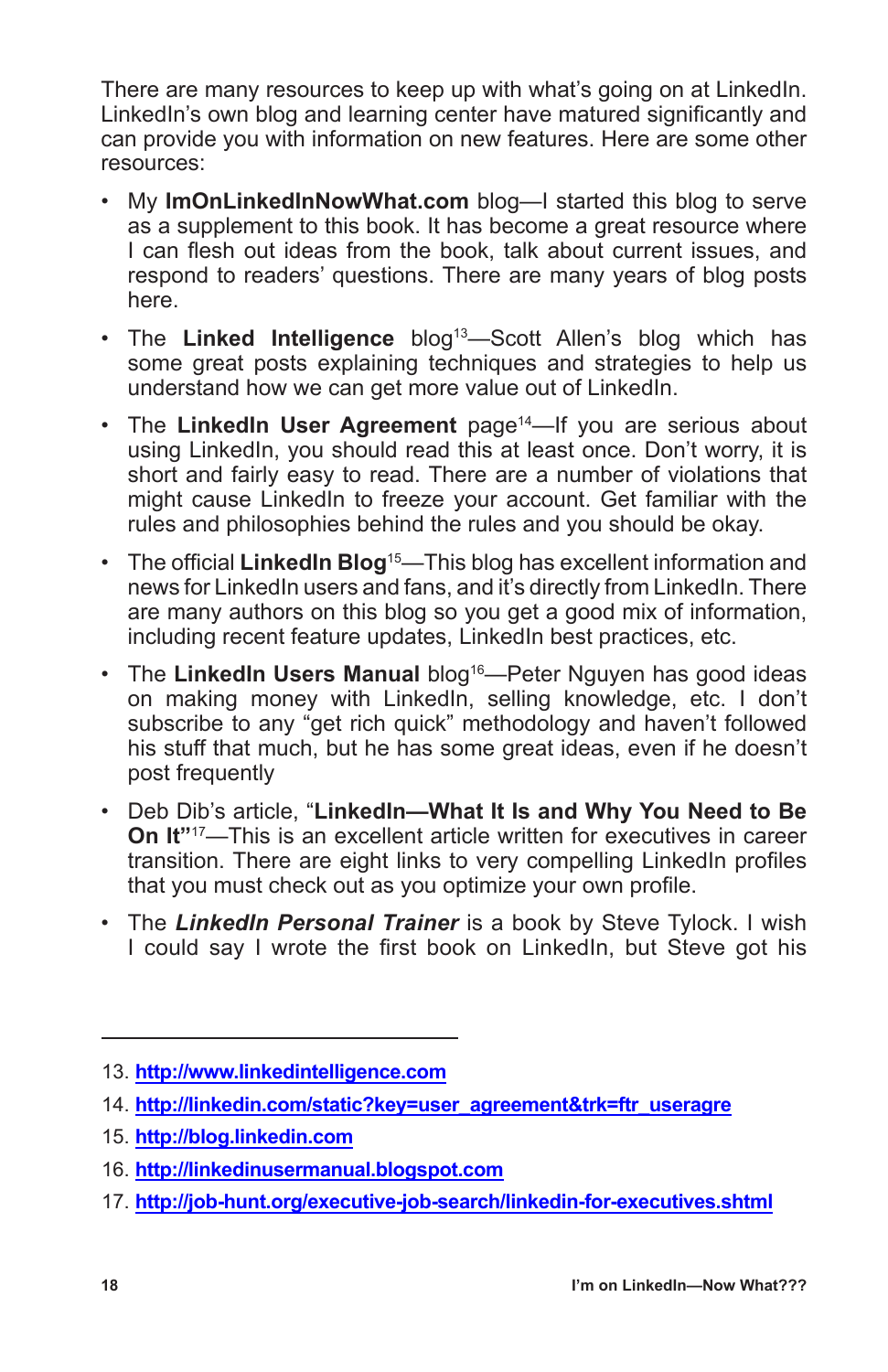book out shortly before the first edition of mine came out. Steve's book has worksheets you can use as to help get your LinkedIn strategy up and running. You can find more information at **http://www.linkedInpersonaltrainer.com**.

In addition to these resources, do not underestimate a solid networking book to learn some networking basics. Online networking and offline networking have many things in common, the greatest of which is that networking is all about relationships. Here are some great networking books I recommend:

- *Never Eat Alone*<sup>18</sup> by Keith Ferrazzi—I read this book when I thought networking was all about desperate people schmoozing and passing business cards for self-gain. Keith changed my perspective on what networking is and how to do it. I strongly, strongly recommend this book to anyone who asks about networking.
- *Some Assembly Required* and *The ABC's of Networking* by Thom Singer<sup>19</sup>—Thom's books are great resources with hundreds of practical, right-now relationship building tips. I've found his writings to be especially applicable in the corporate environment, because he gives many examples on how to enrich customer and prospect relationships.
- *Dig Your Well Before You're Thirsty*<sup>20</sup> by Harvey Mackay—This has been a staple of networking books for many years. Harvey Mackay has written a number of best-seller books on networking and career management, and is an authority in this space.
- Jeffrey Gitomer's *Little Black Book of Connections: 6.5 Assets for Networking Your Way to RICH Relationships*<sup>21</sup>—I got this book as a gift from a friend, and it's a gift I cherish. I've been asked by multiple people to include this book as a recommendation.

Use the Google Blogs search at **http://blogsearch.google.com** to see current buzz about LinkedIn from bloggers. I've listed some of my favorite resources, but I'm sure there are other helpful gems I haven't come across yet.

- 20. **http://harveymackay.com**
- 21. **http://gitomer.com**

<sup>18.</sup> **http://www.keithferrazzi.com** 

<sup>19.</sup> **http://thomsinger.com/**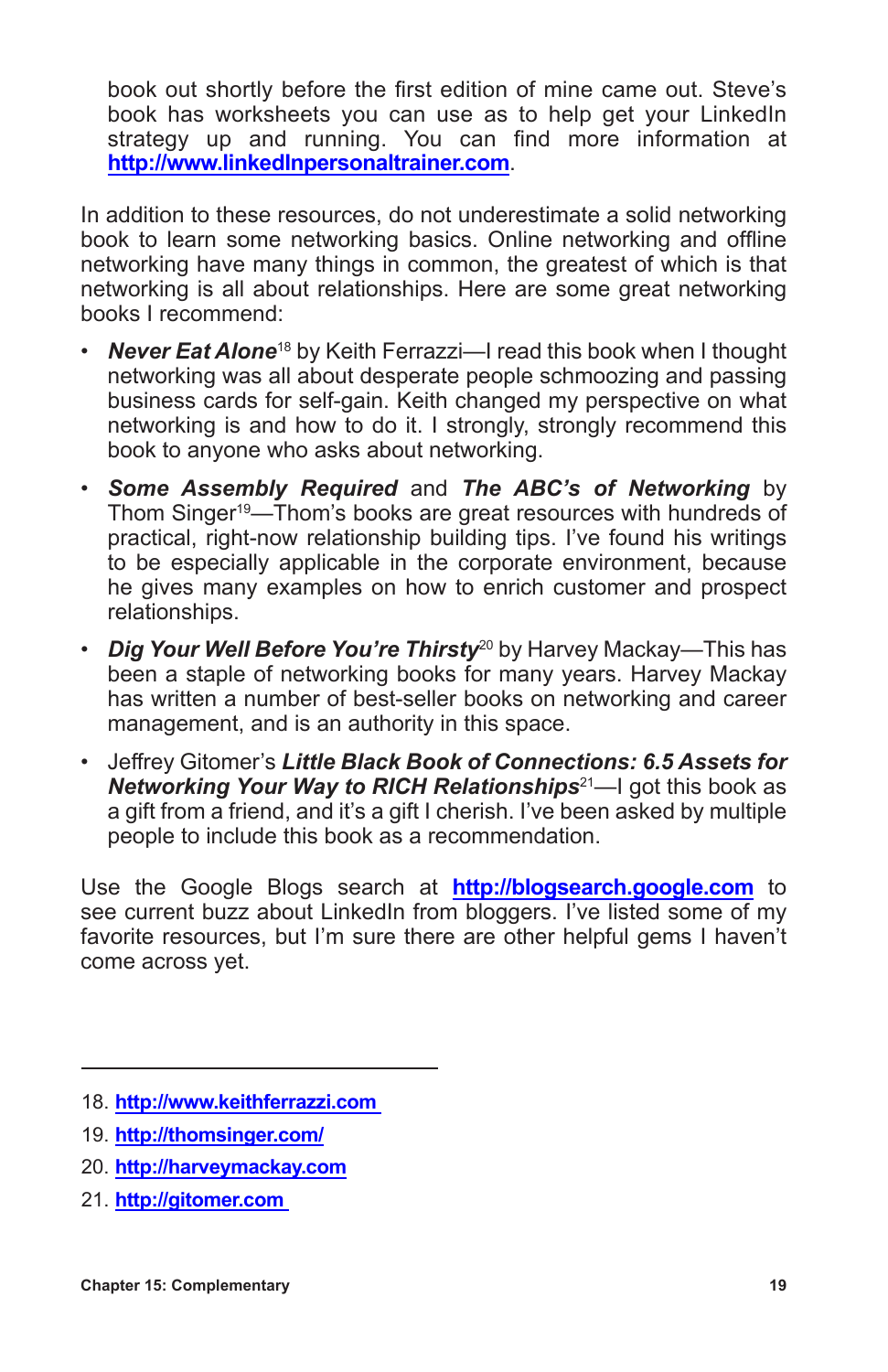#### **Chapter Summary**

- Tools to complement LinkedIn include CRM software, discussion forums, and other online profile, networking, and social websites.
- Resources to complement this book include blogs, websites, and other books.
- LinkedIn should be only one facet of your online social strategy.
- Subscribe to **ImOnLinkedInNowWhat.com** to keep current on LinkedIn issues, news, thoughts, and techniques.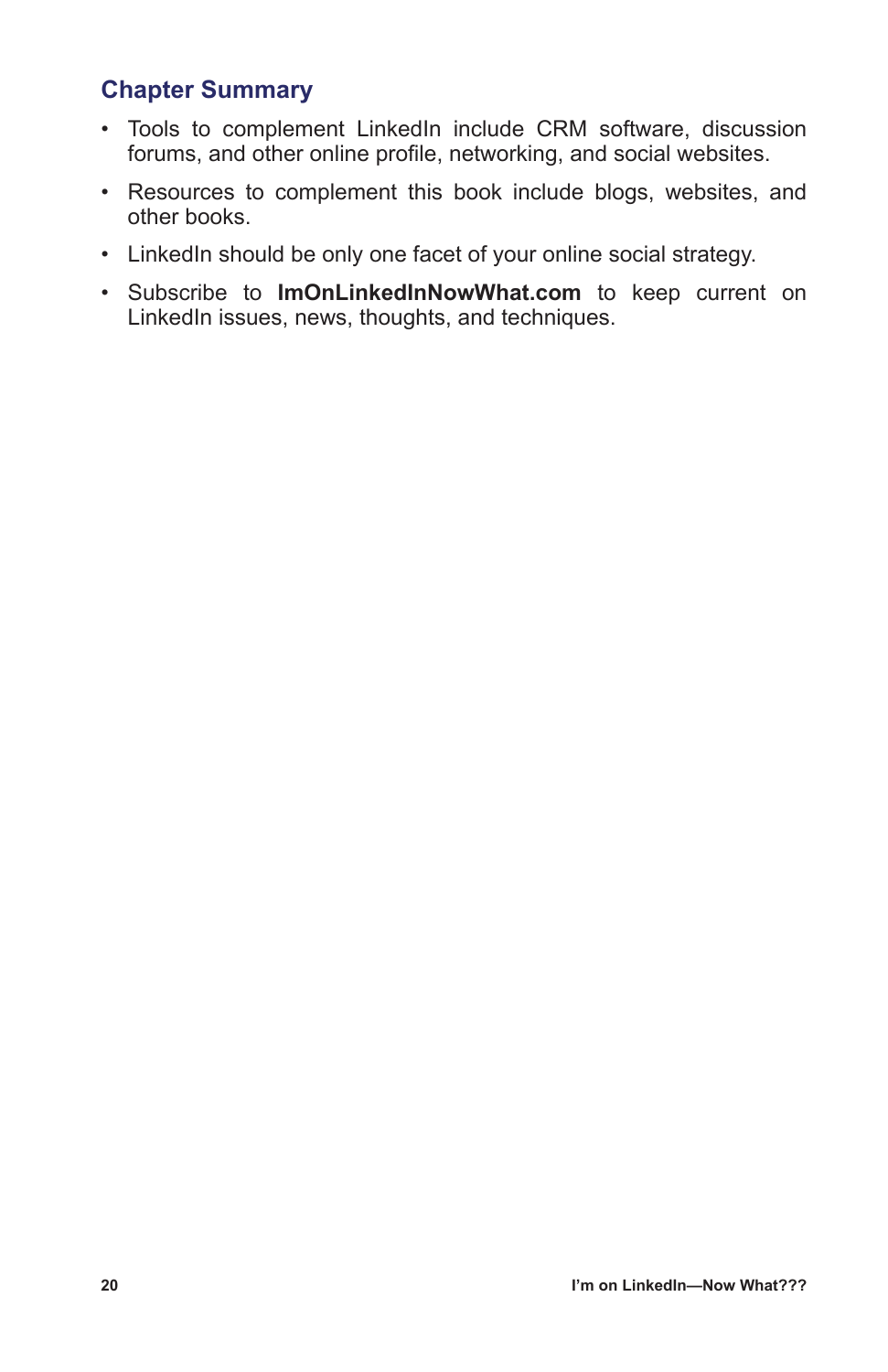#### <span id="page-25-0"></span>Author

### **About the Author**



Jason Alba is *the* job seeker and networking advocate. He got laid off in January 2006, just a few weeks after Christmas. Even though he had great credentials and it was a job-seeker's market, Jason could hardly get a job interview. He decided to take a step back and figure out what the job search process was all about. Within a few months, he designed the personal job search tool, JibberJobber.com, which helps professionals manage career and job search activities the same way a salesperson manages prospects and customer data with a CRM.

Jason is a highly regarded speaker, sharing career management and social marketing messages with thousands of professionals each year, from California to Istanbul. Learn more at **JasonAlba.com**.